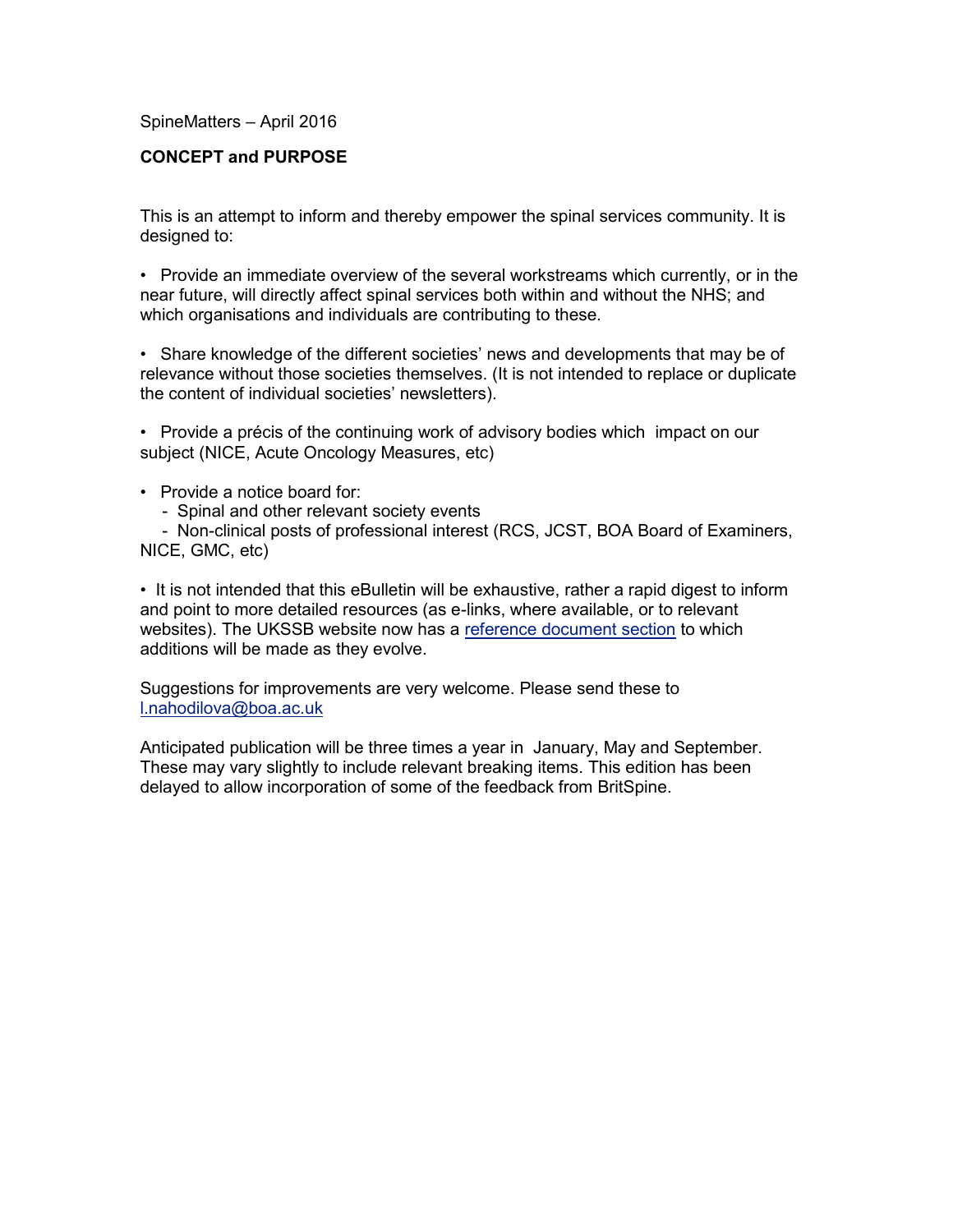## **Editorial**

*Alistair Stirling - UKSSB Chair BritSpine, Current and future challenges and opportunities* 

Very many thanks for a really excellent meeting go to all of our BritSpine hosts in Nottingham and in particular to Nas Quraishi, Nick Birch, and the programme committee. Also to all of those contributing by marking abstracts and posters which is both time consuming and essential.

Once again we were very well served by Archie Yates Associates as conference organisers. Also by Julia Bloomfield and Lenka Nahodilova. The participant feedback is included below.

This year for the first time the meeting also focused on current service developments and service implementation (Spine Strategy 2020 and the NHSE Improving Spinal Care Project (ISCP) implementation meeting on Friday afternoon). The recommendations from this are listed below. It is hoped this will have provided useful background as this project is rolled out through England.

The patient participation Friday afternoon session introduced in Warwick in 2014 once again proved very popular and is also abstracted below.

Given the response it is intended to include similar sessions in future meetings. Each society also provided excellent and highly relevant guest sessions resulting in important cross-fertilisation. These are referred to in the Society updates below.

It has probably never been more important to understand the broad context in which we are now working and the potential changes this may bring. For this reason and for those unable to attend BritSpine a summary of Allyson Pollock's thought provoking presentation about the presently worrying developments in the NHS is included below. Similarly there is a link to a briefing paper by the BOA policy unit about current changes in the law with impact on health service provision. Reflecting parallel evolution in Europe an abstract is included from a presentation given at the European Spinal Societies Advisory Board in Krakow in May.

Past presidents of the BOA (Colin Howie) and SBNS (Rick Nelson) gave excellent presentations about the very considerable and essential work our overarching societies provide challenging us all to get involved to contribute to the future development of our profession.

At the present time apathy or resignation is an easy way out perhaps ducking generic professional responsibility. As the junior doctors have just demonstrated thoughtful representation (and finally action) is in the end respected and can and should bring about change helpful to our patients. Spinal care will be optimised by collaborative development with medical and allied health partners. The current improving spinal care initiatives provide that opportunity, in primary care with the national low back and radicular pain pathway and in secondary care with the regional networks template. Do you know what is happening in your area and are you involved? If not , this might in retrospect be a missed opportunity but it is not too late.

#### **Office Matters**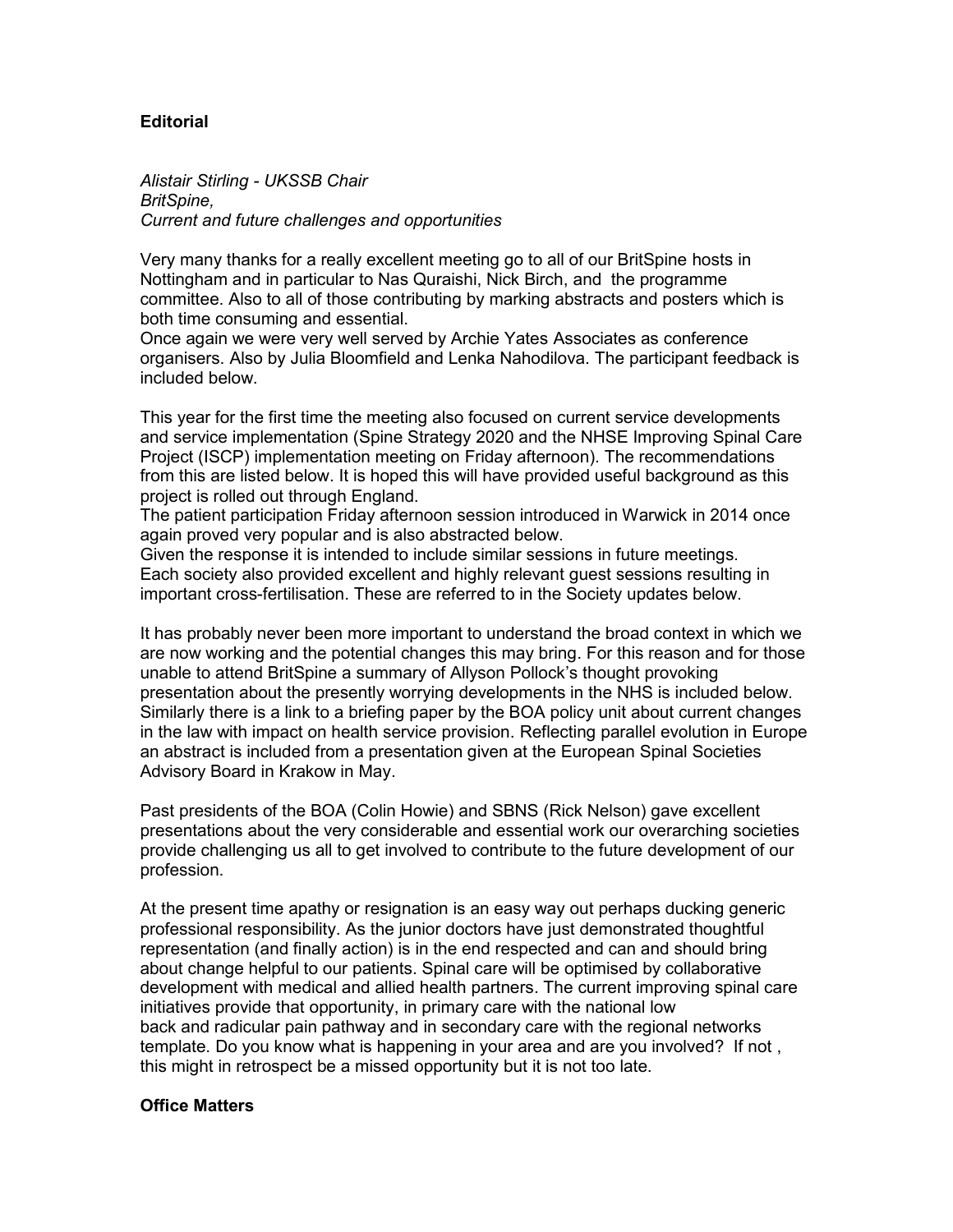# **Office Matters**

## **The UKSSB Website:**

Has been serially developed over the last few years and currently has more than 20 subsections and serves as a point of communication for the Spinal Care community and related projects.

It hosts all information about the NHSE Improving Spinal Care Project.

To respond to the growing demand for information and improved communication coming from the Spinal community and related technical issues the website is being revised and redeveloped.

Any suggestions for the functionality, design and purpose of the new website are welcome.

## I**nterviews**

- for the post of Honorary Secretary (unremunerated post). will be held on 8 July, 2016
- for a part-time Policy Assistant, will take place on 24 and 29 June.

**Publication Dates**: January , May and September

## **New Members of the UKSSB Board**

David Cumming was appointed as the Secretary of BASS at the Annual General Meeting at BritSpine in April, He is a Spinal Surgeon at Ipswich Hospital.

Colin Natali succeeds Harshad Dabke as the lead of the Private Practice Advisory Group. ( PPAG )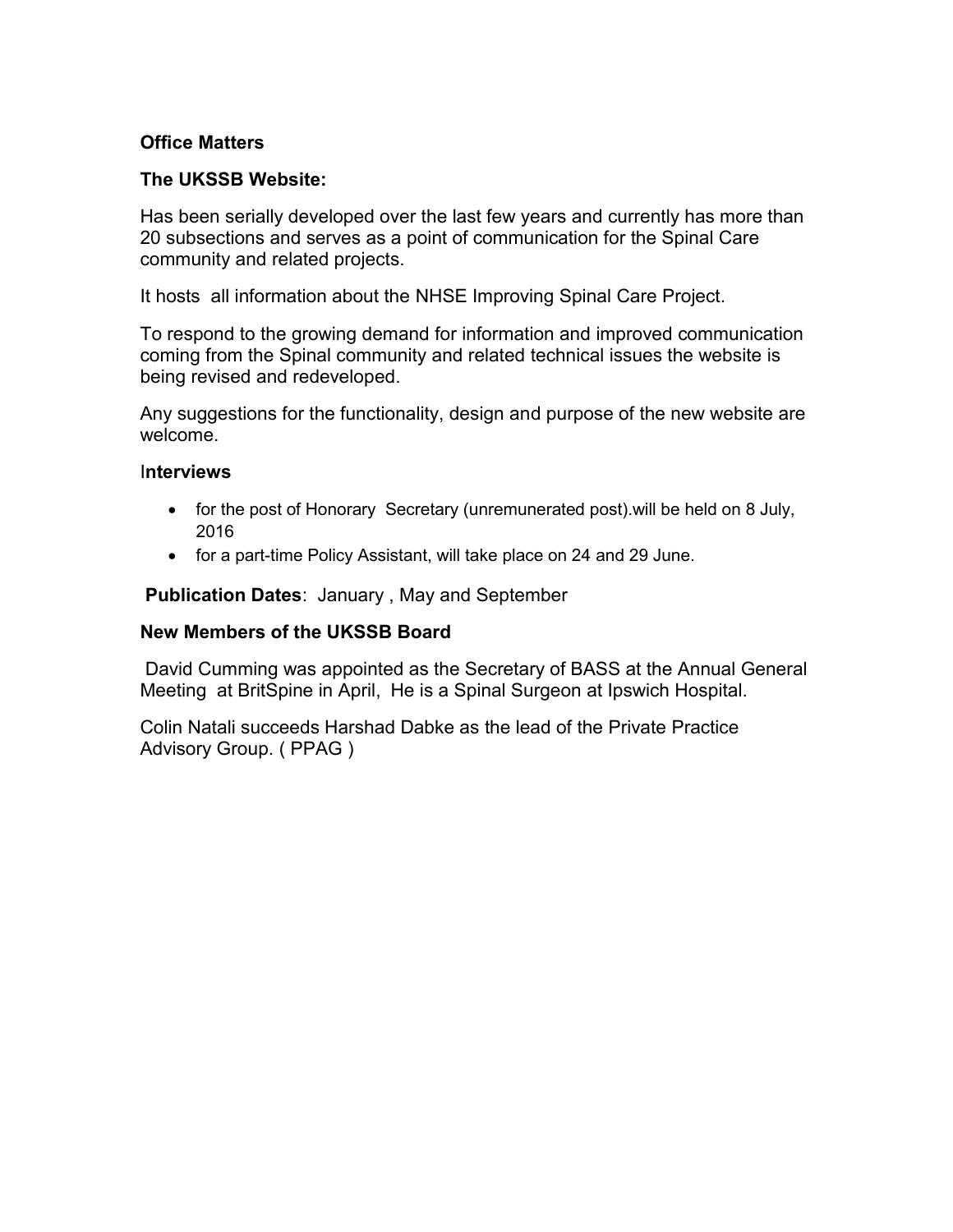## **Updates**

## **Improving Spinal care Project**

Reports from Improving Spinal Care Project workshops held at BritSpine, on Friday 8 April 2016, in Nottingham. The workshop included clinicians and commissioners from around England

## **How to implement Pathfinder**

Workshop summary by lead David Cumming

. The key elements identified to help implement pathfinder were:

- Identifying the key stakeholders for the implementation process.
- Identifying the current resource and system, what could be utilised and what changes would be needed to implement.
- Engagement of AQPs is essential. Engagement between private providers in primary care and secondary care providers is essential in any new system.
- Co-commissioning agreements between providers to ensure patients have the best possible care.
- Provider led commissioning may help implementation in certain areas. Block contract with the provider being given the responsibility to organise services.
- Identifying the key people clinically and in commissioning who will be committed to delivering implementation
- Make it someone's responsibility to implement

## **Annual spinal care implementation meeting and Governance Workshop summary by lead Elaine Buchanan**

## 1/ Annual Improving Spinal Care Implementation Meeting

Would be best twice per year initially, possibly funded by relevant CCG Linked to another meeting: preferably an MDT ? a National Implementation Day before BritSpine 2018.

? Questions were raised about how this would be funded

Benefits:

- Networking opportunity: sharing practice
- Opportunity for problem solving
- Case presentations
- Sharing outputs.

## **2/ Communication**

- Modern Media should be explored
- Target Key Players and link via UKSSB
- Clinical Travel fellowships
- National Network should be developed to share good practice

## **3/ Governance**

Key Performance Indicators

- % Imaging
- Conversion to surgery: Initial benchmark should initially be set as 70% of patients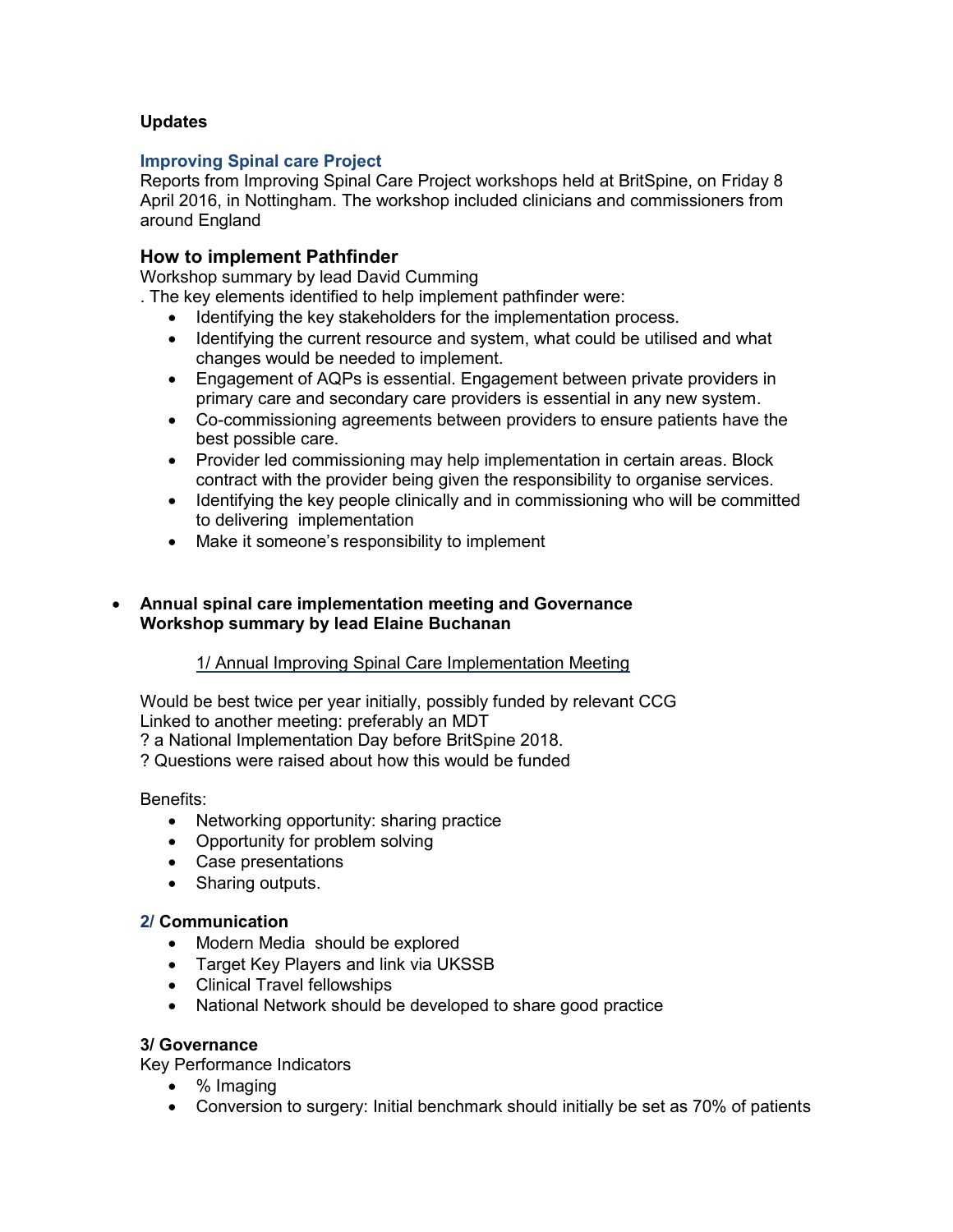who attend for a surgical opinion should convert to surgery.

- % referred for an emergency opinion.
- Complaints/Compliments
- Friends and Family Test
- Open reporting of late diagnosed serious pathology

# **Training of Triage and Treat Practitioner (TTP) Workshop summary by leads Diarmaid Ferguson, Steven Vogel**

Essential role of Triage and Treat Practitioner (TTPs) as pathway gatekeeper of the transition of appropriate patients from primary to secondary care.

## **Issues and challenges raised by the group**

- Cultural change needed by some surgeons to accept TTP's , to understand and respect the TTPs role and to delegate responsibility on interventions prior to surgical opinion.
- Consultants /MDT must continuously review work to build confidence of the TTP team to develop the ability to cast 'a surgeon's eye' on the clinical presentation/scans.
- TTPs need specific radiological and clinical training and to build over time within a MDT.
- Senior experienced TTP practitioner should mentor less experienced TTP practitioners.
- The surgical team must also make time for regular ( minimum monthly ) MDT meetings with TTPs to discuss clinical/professional issues to develop trust and mutual understanding.
- In order to ensure effective TTPs, surgical teams should be encouraged to develop consistency of surgical opinion and explicit criteria for referral. Intra consultant variability would cause unnecessary challenges for the TTP team as inconsistency will foster doubt in the referral process and affect the confidence of the TTP to act as gatekeeper.
- The group were unsure of appropriate staffing mix-ratio of TTP: surgeons.
- The TTP role should mean surgeons only give opinion on those appropriate for a surgical opinion, ie radicular symptoms and not axial back pain as per new guidance. This should equate to higher consultation conversion rates to surgery.
- It was felt that the TTPs working in the community rather the hospital sites would help de-medicalise the back pain experience for many patients.
- Development of clear guidelines and entry criteria (which may change with the updated NICE guidance ) to the CPP Programme is desirable.

## **Positive feedback from the group**

• TTPs should have the time for biopsychosocial (BPS) interventions and information giving when triaging as surgeons do not have time to do this. Exposure to training in BPS interventions is not felt to be enough to ensure high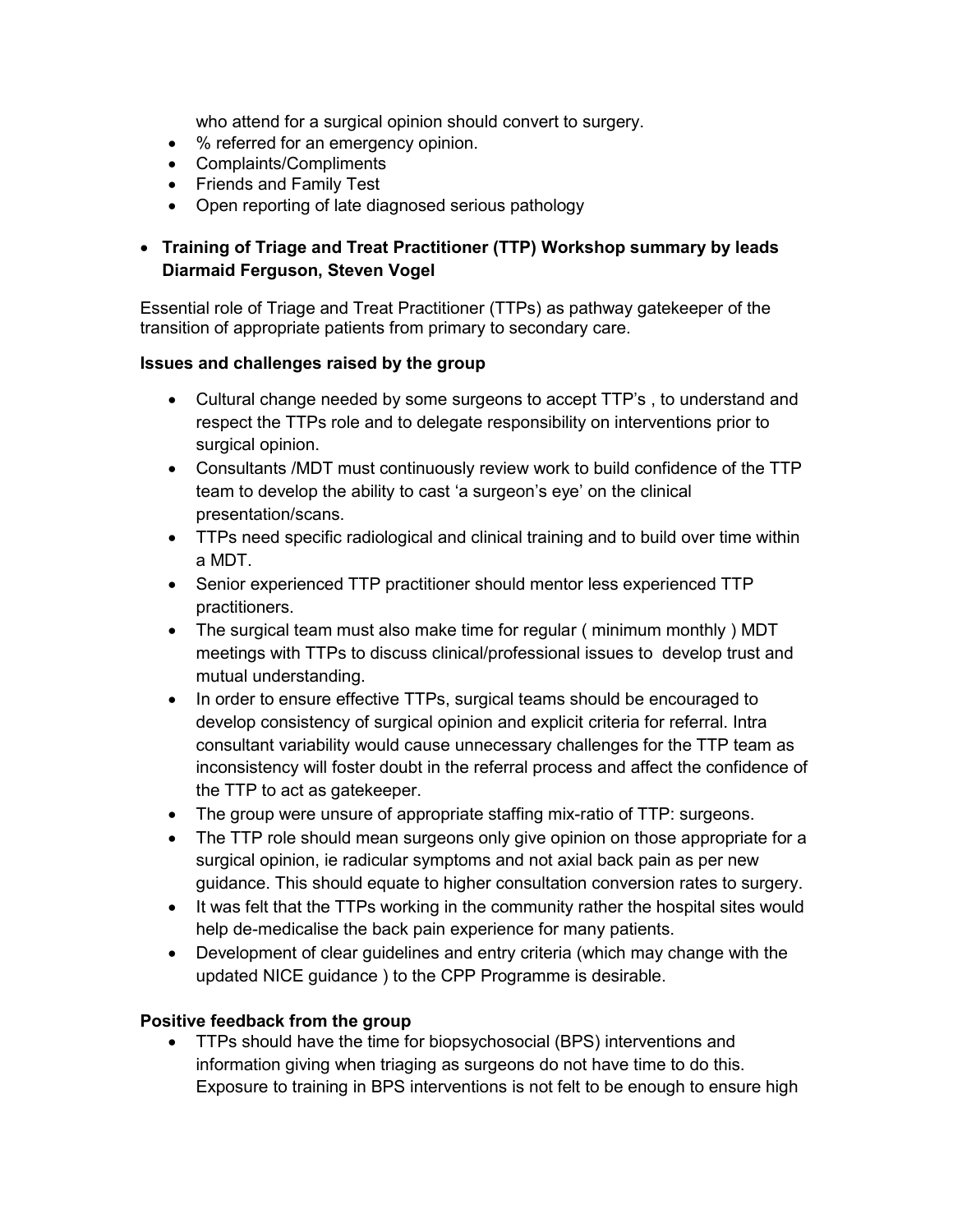quality implementation. Continuous mentoring and evidence of BPS fidelity will be key in the effective application of BPS approach.

- Networking between peers and amongst the MDT was seen essential in ensuring consistency in use of the pathway and between clinicians. A senior TTP could take responsibility for new members of the TTP team to help ensure this.
- All primary care access to surgeons should be made via the TTP team (apart from patients with clear red flags); this will enhance the status of the TTP's gatekeeper role. Surgeons should have confidence to send inappropriate referrals back to the appropriate pathway – be brave and positive in actions.

# **Regional Spinal Networks**

(Please make a link to the section below Regional Spinal Networks)

# **Regional Spinal Networks project and Specialized Spinal Services (Ashley Cole)**

# **Summary by Ashley Cole**

# **Regional Spinal Networks**

The concept of Regional Spinal Networks was presented at Britspine and thanks to all those who visited the NHS England stand. For those who want further information please contact [d.waddingham@nhs.net](mailto:d.waddingham@nhs.net) or for more information about any clinical issues [ashcole9@gmail.com.](mailto:ashcole9@gmail.com) The Regional Spinal Network template is on the UKSSB website: [http://www.ukssb.com/pages/Improving-Spinal-Care-](http://www.ukssb.com/pages/Improving-Spinal-Care-Project/Regional%20Spinal%20Networks.html)[Project/Regional%20Spinal%20Networks.html](http://www.ukssb.com/pages/Improving-Spinal-Care-Project/Regional%20Spinal%20Networks.html)

# **Complex Spinal Surgery Clinical Reference Groups**

All the CRGs were disbanded at the end of April and after consultation, NHSE is restructuring and reducing the number of CRGs. Spinal Surgery and Spinal Cord Injury CRGs have been merged to form the Spinal Services CRG. The position of CRG Chair (1 PA allocated) and the 8 Regional Advisors (voluntary posts funded by local Trust) are in the process of appointment.

There has been no official information given to the current CRG but we understand that members will lead on:

- Research priorities through the National Institute for Health Research (NIHR)
- Data and tariff with the Health and Social Care Information Centre (HSCIC) and NHS Improvement
- Liaison with NICE
- Commissioning for Value

For those who have queries, please contact **ashcole9@gmail.com** for further information.

# **Orthopaedic Expert Working Group (EWG)**

The Orthopaedic EWG meets to consider applications for new OPCS codes and putting OPCS (procedure) and ICD-10 (diagnosis) codes into Healthcare Resource Groups (HRGs) of equal resource for tariff allocation. The group met with Monitor on 4 May to consider 2016/17 pricing for Orthopaedics and Spine.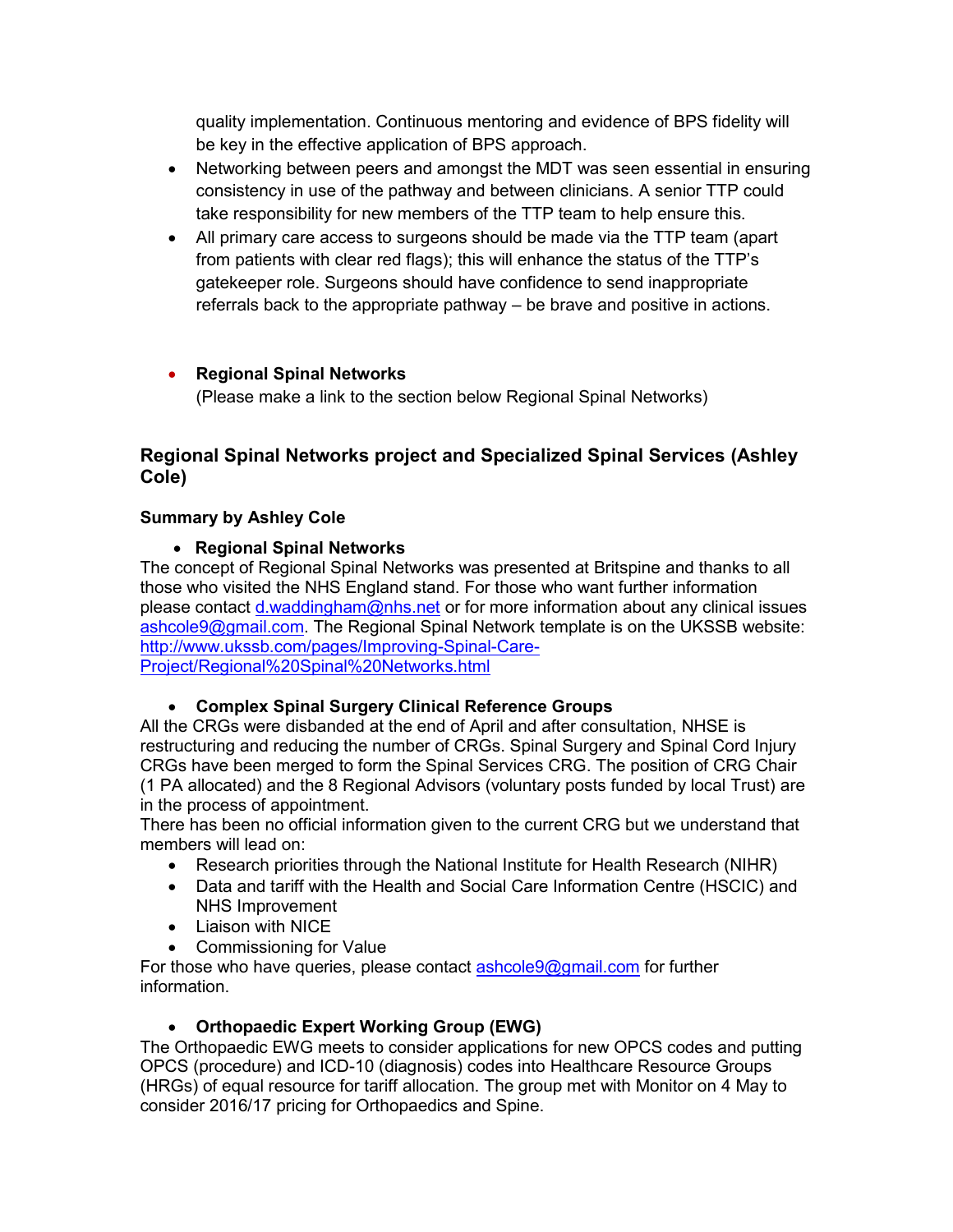## **Related Matters National Audit Office (NAO) finds lack of strategy for specialised services**

The National Audit Office (NAO) recently published a [report](http://ecomms.rcseng.ac.uk/linkapp/cmaStart.aspx?LinkID=pageid100829516znqqh~njrhtfnf~njz9h~nqxfjr~z~f~f~f~n) on specialised services commissioned by NHS England. The report finds that NHS England still does not have an overarching strategy for commissioning specialised services despite taking on the responsibility three years ago.

The NAO warns that any overspend on specialised services will affect NHS England's ability to resource services such as primary care and non-specialised hospital and community services. The report highlights that the budget for NHS specialised services rose by 6.3% per year on average, from £13 billion in 2013/14 to £14.6 billion in 2015/16, compared to 3.5% per year on average for the entire NHS budget. Concerns are expressed around NHS England keeping within its budget for 2016/17, despite an increase of 7%.

Pressures on specialised services are identified as growth in costly new drugs and increasing demand for specialised services. The NAO warns that in attempting to control costs by reducing the tariff on these services, NHS providers' financial sustainability may have been affected. NHS England is found to not have consistent information from providers on costs, access to services and outcomes, or the efficiency of service delivery.

## **UKSSB working groups**

## **Private Practice Advisory Group**

Colin Natali is now Chair of this group and a report on progress will follow in the next edition.

## **Training and Education**

*Spinal* Surgery Training Interface Group (SSTIG) NHS Funded Training Fellowships JCST signed off the new regulations for Surgical Training Interface Groups (STIGs) at the end of April. This is now the defined framework and has been endorsed by the Joint Surgical Colleges. The development of a Spinal Surgery Training Interface Group has the full support of the chair of JCST to progress. This does need to be under the auspices of JCST and the relevant SACs for it to be officially accredited and to permit the funding to be vired through Severn Deanery which hosts all of these. Societies have provided a full complement of possible representation for this for some time and this can now progress. It is anticipated that it will take at least a year for all aspects of this to be defined and for these to be introduced. Dates for an initial meeting are being defined and doodle polled. This will include the chairs of the SACs of both Orthopaedics and Neurosurgery.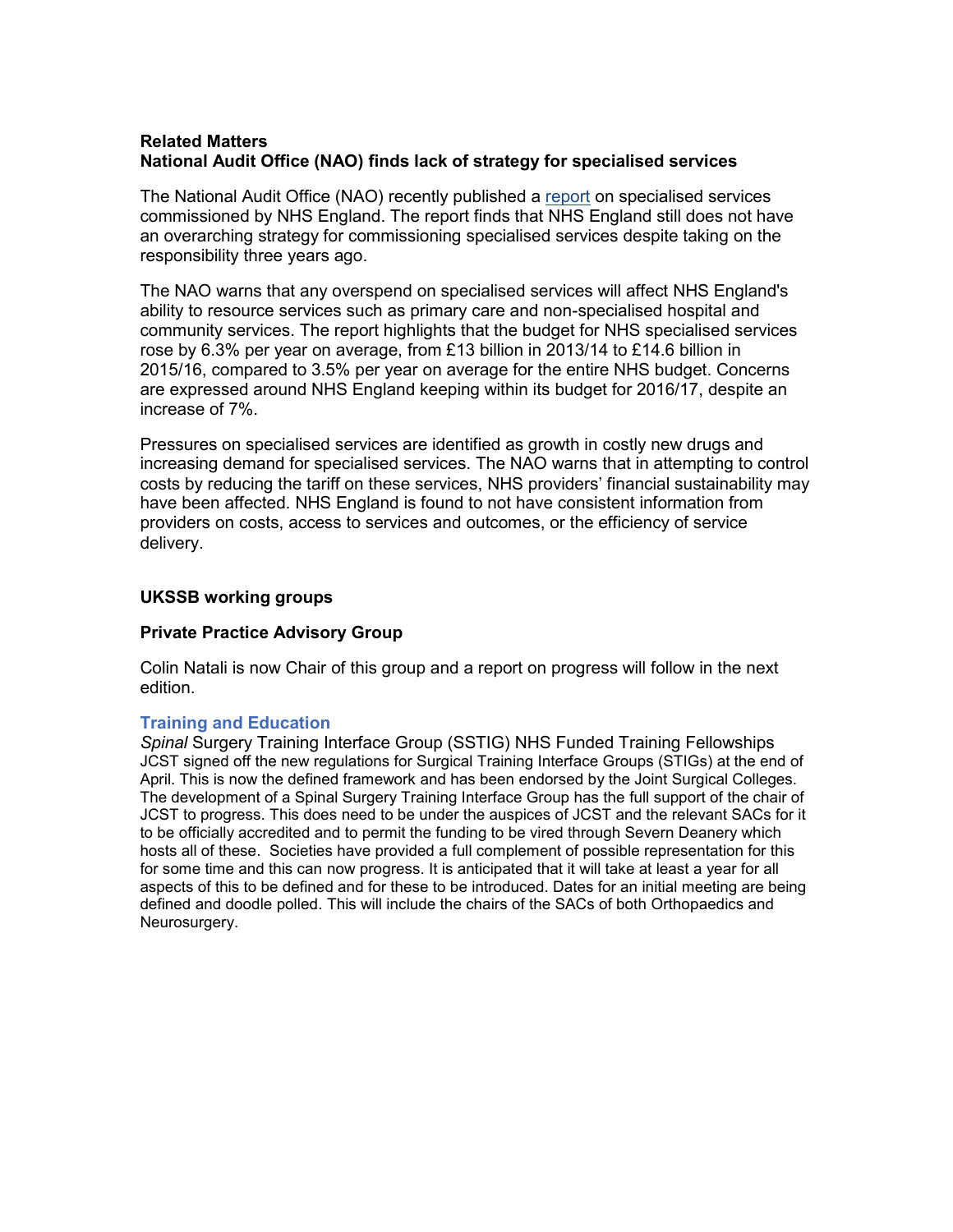# **Society / Registry reports**

**British Association of Spine Surgeons (BASS)**  [www.spinesurgeons.ac.uk](http://www.spinesurgeons.ac.uk/) President – Am Rai

The new BASS executive elected by the membership at Britspine in Nottingham is listed below:

| Am      | Rai     | AR. | President                     |
|---------|---------|-----|-------------------------------|
| Stuart  | Blagg   | SB. | <b>President Elect</b>        |
| David   | Cumming | DC  | Secretary                     |
| Harshad | Dabke   | HD  | Treasurer                     |
| Mike    | Hutton  | MН  | Audit & Registry              |
| Golash  | Aprajay | GA. | Education & Training          |
| Jake    | Timothy | JT. | Research                      |
| Amarjit | Anand   | AA. | Trainee representative        |
| Sherief | Elsayed | SE. | Webmaster                     |
| David   | Bell    | DB  | Membership                    |
| Colin   | Natali  | CN  | <b>Professional Practice</b>  |
| Sashin  | Ahuja   | SA. | NICE Guidelines and<br>Policy |

Over the last year, the BASS consent group has produced several surgical procedure specific information leaflets and new consent forms to increase patient awareness and the consent process. These will be available from the BASS website.

The BASS website will be undergoing a significant upgrade in the next few months, to improve functionality and become a key resource for all spinal surgeons, including trainees.

The British Spine Registry continues to grow and has recently been upgraded. We would encourage all spinal surgeons to make the registry a routine part of their practice.

The executive is keen to bring together all units interested in new research projects. It is important that the spinal community works together to advance research and produce meaningful results. All those interested should contact Jake Timothy [jaketimothy@mac.com.](mailto:jaketimothy@mac.com)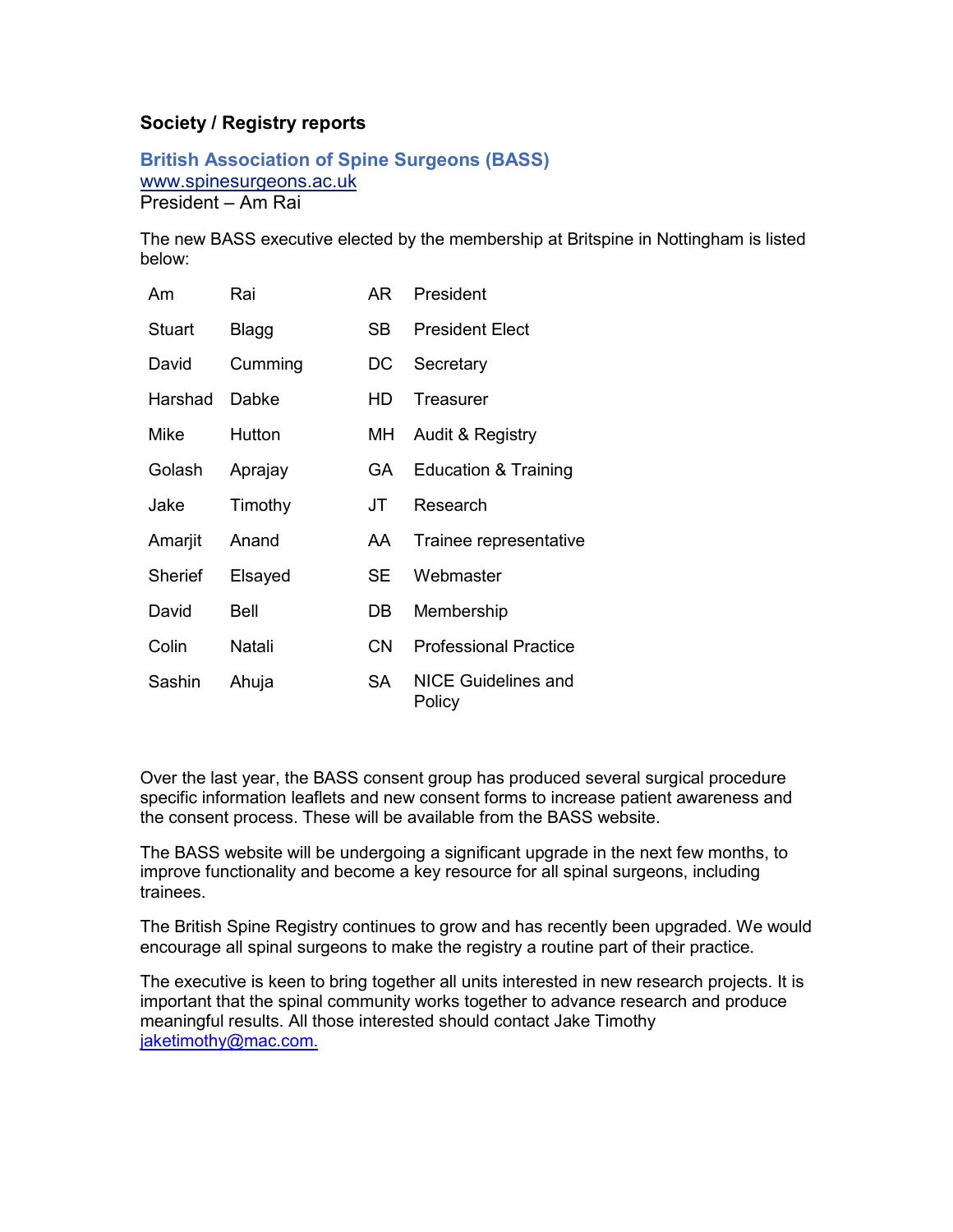In the coming year the executive will continue to actively engage in all areas that affect spinal surgery. BASS encourages all spinal surgeons, neurosurgical and orthopaedic, to become active members of the association.

## **British Scoliosis Society (BSS)**

#### [www.britscoliosissoc.org.uk](http://www.britscoliosissoc.org.uk/)

President – Bob Crawford The BSS thanks Nas Quraishi and the Nottingham team for all their work in putting on a stimulating and enjoyable Britspine meeting.

BSS BritSpine Proceedings

#### **Adult Spine Deformity guidelines:** A progress report was given

An English language *Pubmed* literature search of the past 10 years yielded 5356 potentially relevant articles. After screening this was whittled down to 65 articles based on RCT or prospectively gathered data, Dr Joost Van Middendorp, project Director, is constructing the data extraction table to address the 60 key questions identified by the Steering Group who will then produce relevant evidence based guidelines.

**Magec Rod surveillance and debate:** A national audit by Irfan Siddique reported that since 2010, 736 rods have been implanted by 52 surgeons in 17 units in the UK and 17 have been explanted. Detailed audit data were received from 21 of the 17 units about 369 rods in 195 patients. Amongst other data unplanned revision surgery was reported in 43 patients (22%)

A debate was held at the Britspine on the motion 'Magec Rod - Trick or Treat?' staging Colin Nnadi and Andrew O'Brien in favour of the implant versus Mike Gibson and Sashin Ahuja against it ( The debate became quite lively with some telling blows being landed by both sides, but without clear conclusion

**Scoliosis school screening:** The UK National Screening Committee asked BSS for an update on their previous recommendation from 2012. The Executive Committee agreed unanimously that the evidence remains that screening should not be adopted as a national policy because, given the imprecision of clinic screening methods, the potential harm ( of x-rays and unnecessary treatment) outweighs potential benefits.

**BSS website:** This site, (thanks to the hard work of Vinay Jasani,) is now live and providing a useful resource for members, ,the general public and patients. For members, there is on line access to the SRS journal 'Spine Deformity' , E-Spine. and a variety of useful documents (eg the UK National Screening Committee document on Screening for Adolescent Idiopathic Scoliosis ). For patients there is a large amount of well-written and illustrated material.

**British Spine Registry:** The Mandatory Dataset for spinal deformity surgery is now set up on the British Spine Registry and completion is required ( for payment ) by the NHSE D14 contract This was fully endorsed by the BSS AGM in Sheffield last year.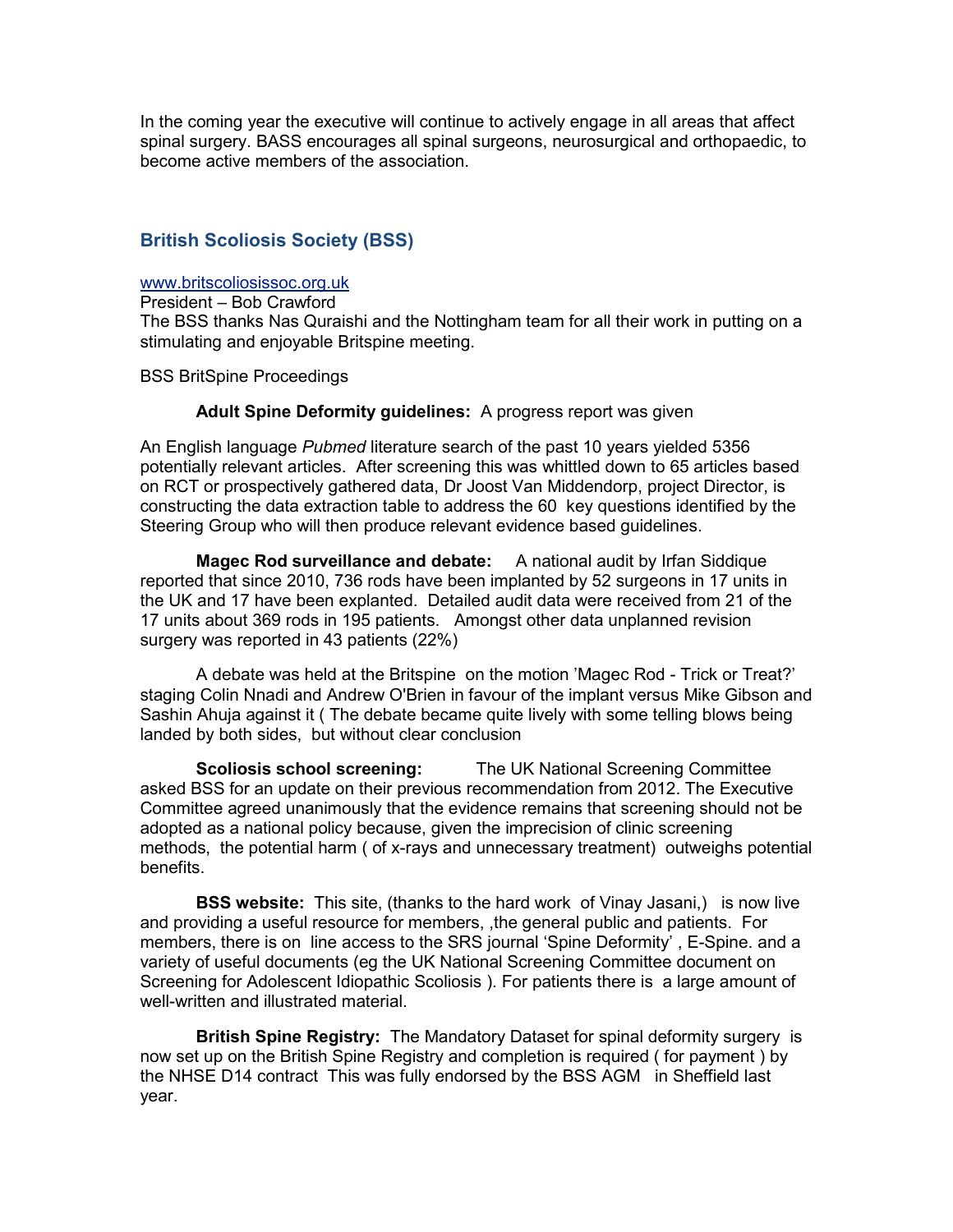**Next BSS meeting:** the annual meeting of the BSS is being hosted by the Middlesborough team in Hardwick Hall, Sedgefield, Co Durham on 14.10 2016, Further details are on the BSS website.

*<https://www.southteeslri.co.uk/bss-annual-meeting>*

# **Society for Back Pain Research (SPBR)**

<http://www.sbpr.info/>

President – Lisa Roberts

# **Annual meeting Preston November 3-4 th November 2016**

Keynotes have been planned and include:

- New Directions in Back Pain Consultations Dr Lisa Roberts
- New Directions in Back Pain Management Dr Nick Hacking
- Role of 3D printing in orthopedic surgery Professor Justin Cobb
- Consent and research TBC

A panel discussion of the NICE clinical guideline on low back pain and sciatica with contributions from SBPR members (Professor Nadine Foster and Dr Serena Bartys) and members of the NICE Guideline Development Group (Dr Ian Bernstein and Professor David Walsh).

This very friendly meeting includes wide ranging first class research presentations across the spinal field and the opportunity to network with many professional groups

Abstract submission is welcome from members and non members of the Society.and closes on 10 July 2016 Details are available <http://www.sbpr.info/meetings/sbpr-2016-preston>

# **Travelling Fellowships**

Seven UKSSB supported travelling fellows reported on their work at BritSpine. The range of activity was impressive and the Fellowship awards are leading to publications and the development of new research collaborations. Titles of the awards and fellows:

- A European collaboration on a project for antibiotics for LBP Dr Majid Artus
- Assisting 'significant others' in the collaborative self-management of pain Dr Serena Bartys
- An investigation into roles of Spinal Extended Scope Physiotherapy Practitioners (ESP) within the Acute NHS setting - Jill Billington and Catherine Kelsall
- Normal biomechanics of the lumbar spine: a quantitative fluoroscopy and electromyography study - Alister du Rose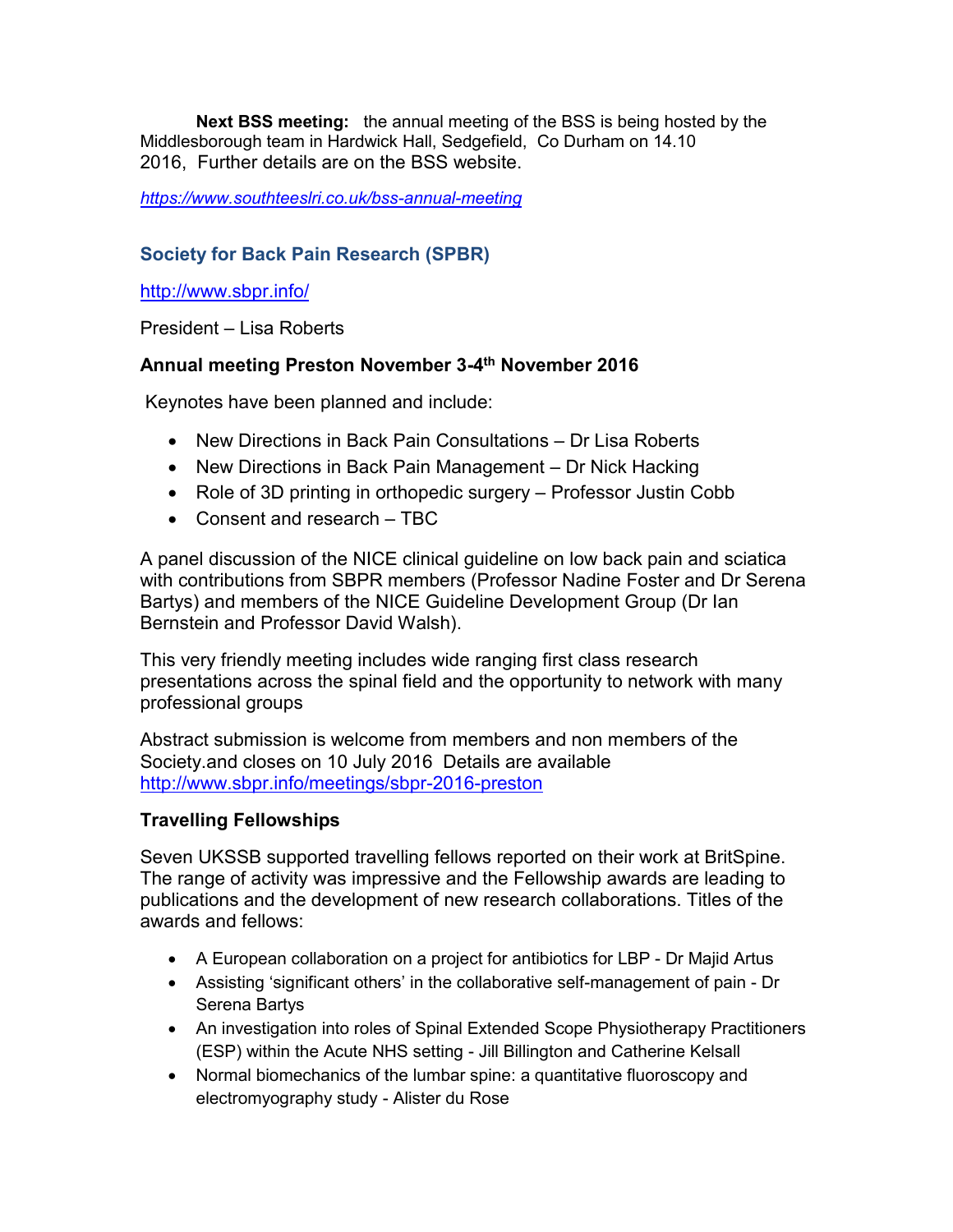- Investigating variation in lumbar spine curvature in asymptomatic individuals with modic changes and lumbar disc degeneration - Dr Anastasia Pavlova
- Visit to Insight Centre for Data Analytics: Collaboration towards the development of wearable technologies for classification and personalised therapies for back pain - Dr Liba Sheeran
- The science of spinal pain: the way forward for improved management for people with back pain - Dr Valerie Sparkes

This year UKSSB has doubled the grant value. The call for this year schemes has been published: [http://www.sbpr.info/news/2014/12/03/sbpr-travel](http://www.sbpr.info/news/2014/12/03/sbpr-travel-fellowships-2016)[fellowships-2016](http://www.sbpr.info/news/2014/12/03/sbpr-travel-fellowships-2016) The closing date for this years application was the  $2<sup>nd</sup>$  of May 2016.

## **EuroSpine meeting**

SBPR president Dr Lisa Roberts is attending the Eurospine specialty meeting in Krakow for SBPR to join Eurospine as an institutional member.

## **NICE Consultation – Draft Clinical Guidelines for Low Back Pain and Sciatica**

Many helpful responses were received from members contributing to SBPR stakeholder feedback on the draft guidelines.. Elaine Buchanan collated and submitted the response from SBPR.

Steven Vogel Secretary, Society for Back Pain Research

# **Society of British Neurological Surgeons (SBNS)**

[www.sbns.org.uk](http://www.sbns.org.uk/) President - Richard Kerr

Recent highly successful SBNS meeting in Newcastle with dedicated spinal sessions, and the Life Long learning session entitled *Spine – Where Orthopaedics and Neurosurgery meet.*

This very well attended part of the conference was organised by Mr Adrian Casey, with lectures from Vittorio Russo from Queen Square, Kia Rezajooi and Sean Malloy from Stanmore and James Allibone from Queen Square and Stanmore. The session reviewed spinal problems, the interface between orthopaedics and neurosurgery, and areas of joint working. Adrian Casey spoke about the problems of disease around the C-C junction.

There were also wide ranging dedicated spinal sessions combining presentations and free papers.

**The Walton Centre in Liverpool** was the first neurosurgical unit to receive a CQC visit the outcome of which is awaited. SBNS is working directly with the CQC to optimize appropriate metrics.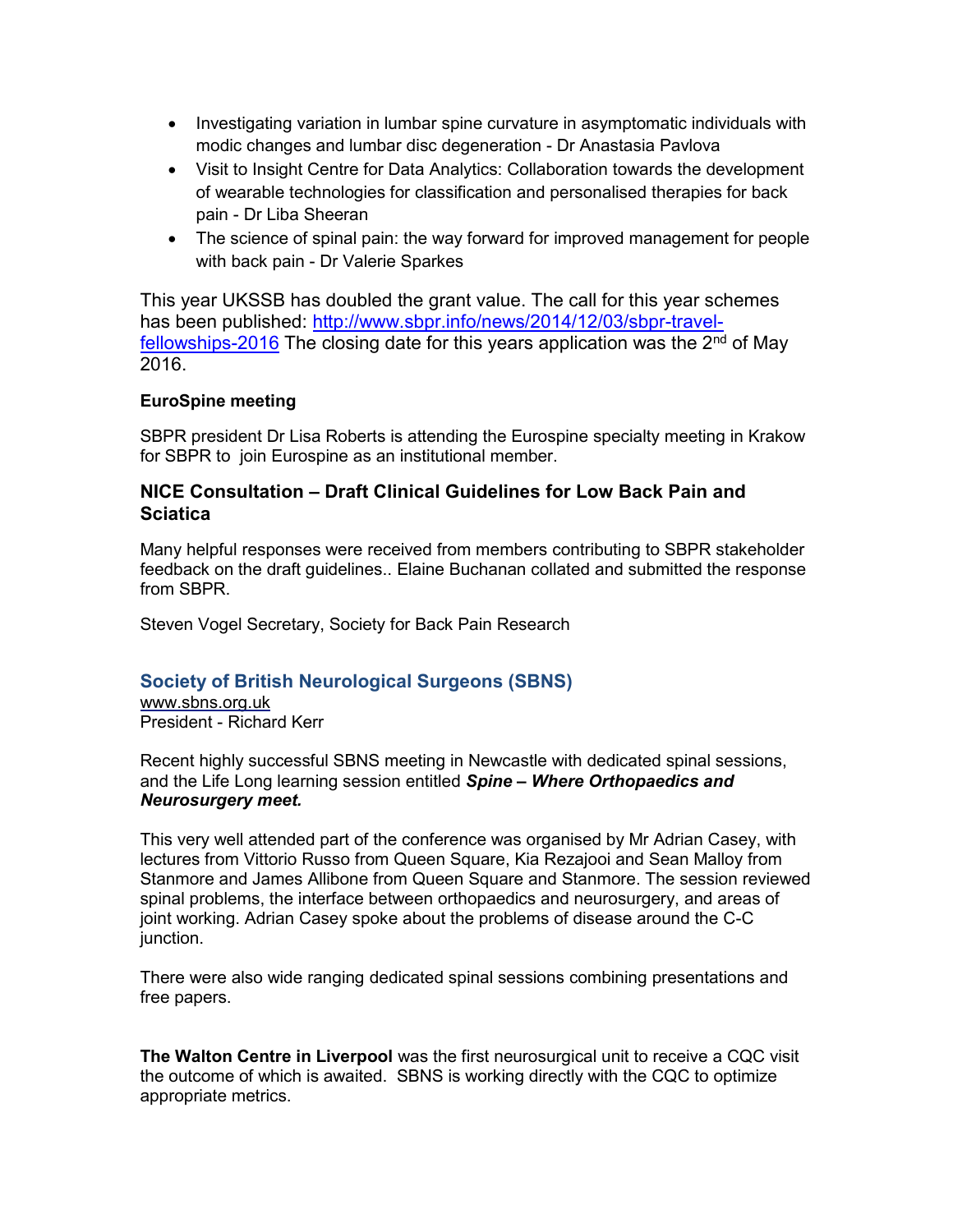**The National Neurosurgical Audit Project (NNAP)** is now on the list of National Registries and has been presented to Sir Bruce Keogh who was very supportive. Contribution to NNAP may become mandated though the CQC.

We await the results of the changes in the configuration of the CRG's, with the proposals for spinal services.

#### **Next meetings**

Contributions from all colleagues are welcome September 2016 - Telford, currently open for submissions <http://www.sbns.org.uk/index.php/conferences/abstract/> March 2017 - Oxford September 2017 - Liverpool

**British Orthopaedic Association (BOA)** [www.boa.ac.uk](http://www.boa.ac.uk/) Alistair Stirling

#### **BOA National Clinical Leaders Programme (CLP) - Limited places available!**

There are limited places available on the BOA Clinical Leaders Programme.

Currently, candidates can either apply via their Trust, as an individual or through their specialist society (providing they are sponsoring a place on the programme). More information can be found on the [BOA website.](http://boa.us4.list-manage.com/track/click?u=2242b78af1af1962af0ac2da8&id=c89910e136&e=de0509896c) The deadline for submission is Sunday 5th June 2016.

#### **RCS report: 'Smokers and overweight patients: soft targets for NHS savings?'**

An RCS report released last week showed that 22% of CCGs used mandatory BMI thresholds on referrals for Hip and Knee Replacement, and 12% of CCGs required smoking cessation before referral for routine surgery. Please see BOA website for full [Report.](http://www.boa.ac.uk/latest-news/rcs-report-smokers-and-overweight-patients-soft-targets-for-nhs-savings/) It is anticipated similar criteria may be applied to other surgery , including spinal surgery

In opposition to these restrictions on patient care, the BOA supported the report. Labour then questioned Government and, in response, a DH Minister stated he would not take any action against CCGs. Please see BOA website for full report.

#### **BOA T&O Curriculum App - new update**

The BOA T&O curriculum app has been updated to match the current curriculum, incorporating and changes recently made. The app offers the full version of the T&O curriculum in an easy to read format allowing for quick access. This includes spinal surgery

The app is available on both Android and Apple devices. If you have already downloaded the BOA T&O curriculum app you will be asked to install the latest update. If you would like to download the curriculum app on an Android device please follow [this](http://boa.us4.list-manage.com/track/click?u=2242b78af1af1962af0ac2da8&id=31f0471cf6&e=de0509896c)  [link,](http://boa.us4.list-manage.com/track/click?u=2242b78af1af1962af0ac2da8&id=31f0471cf6&e=de0509896c) for all Apple devices please visit [here.](http://boa.us4.list-manage.com/track/click?u=2242b78af1af1962af0ac2da8&id=1809e260bc&e=de0509896c) If you have any problems with downloads please contact [policy@boa.ac.uk.](mailto:policy@boa.ac.uk)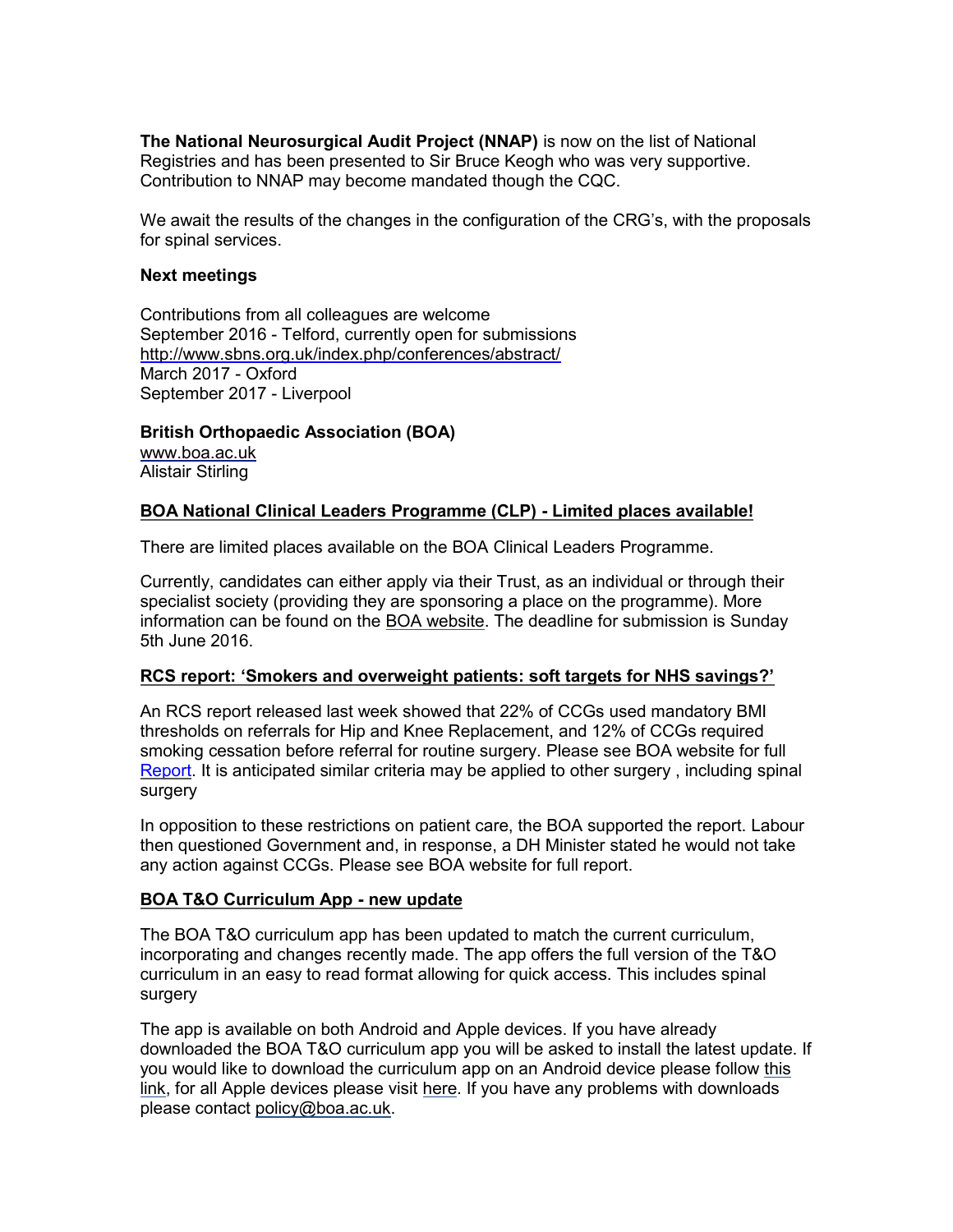## **Undertaking Clinical Trials in Trauma and Orthopaedics**

The BOA Orthopaedic Surgery Research Centre (BOSRC) is running its second meeting for trauma and orthopaedic surgeons interested in getting involved in Randomised Controlled Trials (RCTs) or research grant applications, either as a chief investigator or as a co-applicant on 27th-28th June 2016. Please see BOA website for full report.

**British Spine Registry (BSR)** [www.spineregistry.co.uk](http://www.spineregistry.co.uk/) (Data Input) [www.britishspineregistry.com](http://www.britishspineregistry.com/) (Information Website) Mike Hutton

**British Association of Spinal Cord Injury Specialists (BASCIS)** [www.bascis.org.uk](http://www.bascis.org.uk/) Ali Jamous - President Nigel Henderson –UKSSB BASCIS representative

- 1. The CRGs for spinal cord injury(SCI) and for complex spinal surgery are to be merged to form a new CRG to be known as "Spinal Services". The last meeting of the SCI CRG was on  $12<sup>th</sup>$  April 2016. We look forward to working in partnership with complex spinal surgery in the new arrangement.
- 2. The NHS England Specialised Commissioning Review of SCI services in England is well underway. Service Review workstreams established by the SCI CRG will continue with the current membership as an expert working group of the new CRG. The workstreams are: Access to Services, Specification of Services, Performance of Services, Quality of Services, Patient Experience and Rehabilitation into the Community, Measurement and Research, and Option Appraisal.
- 3. The planned Peer Review of spinal cord injury centres (NHS England Quality Surveillance Team) is establishing parameters to assess compliance with specifications focusing on patient pathway and experience. These will occur during late summer and early autumn.
- 4. Next meeting Oswestry Thursday 23<sup>rd</sup> June to be followed by the Annual Multidisciplinary Guttmann meeting on Friday 24<sup>th</sup> June.
- 5. The spinal cord injury referral portal, which includes a useful and informative document resource, is available on [www.spinalcordinjury.nhs.uk.](http://www.spinalcordinjury.nhs.uk/)

**The Spine Society of Europe (SSE)**

[http://www.eurospine.org](http://www.eurospine.org/)

Lisa Roberts

Lisa Roberts and Alistair Stirling attended the third Eurospine spring specialty meeting in Krakow on the 12<sup>th</sup>- 13<sup>th</sup> of May.

This focused on spinal trauma. It was clear from the presentations that a much more Interventional approach is generally in use on the continent. This was counterbalanced by comment from the UK and in particular experience from Oswestry with conservative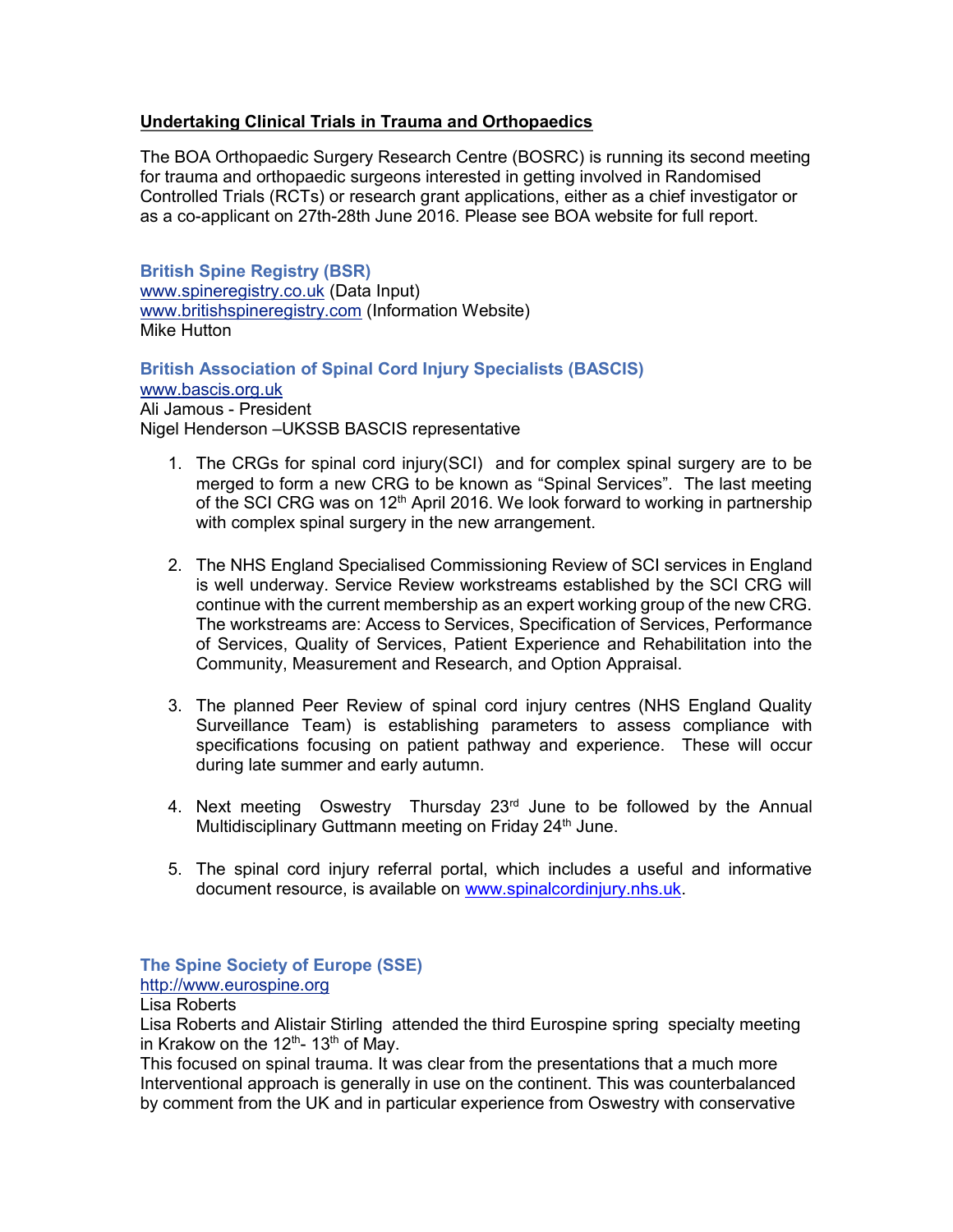management of traumatic spinal-cord injury patients .

On the political front it is suggested some progress has been made through UEMS towards recognition of a spinal surgical specialty within Europe. A curriculum group, currently without British representation is making progress with a view to an improved European spine course diploma. Discussion occurred about British input into this and is being progressed.

A lunchtime European spinal societies advisory board (EUSSAB) meeting took place. The principal points were:

- National societies may each have a representative on the board but voting rights will be limited to one vote per country.
- The EUSSAB board will have a single seat on the SSE Executive committee
- This individual will be selected by the EUSSAB board with a view to serving for a period of two years to ensure continuity of process.
- Research grants are available. These will normally be for Euro10 to 100,000. The principal applicant will be required to be a full member of SSE. The intention is these should be used as pump priming form for more major grant applications.
- A new director of education and research has been appointed Julie-lyn Noel [noel@eurospine.org](mailto:noel@eurospine.org)
- The next Eurospine meeting is in Berlin from 5-7 October 2016
- UKSSB , SBPR and BASS are institutional members of SSE. At present BSS is not and may wish to consider this.
- **EuroSpine Newsletter [EuSSAB/ EUROSPINE Newsletter](http://newsletter.eurospine.org/m/10272641/404377-802f09bb6d23f602eaddffaaf668e3f9).**

Presentation from Belgium "Spine specialists vs. policy makers in Belgium: a call for change"by Dr. Bart Depreitere during EuSSAB Meeting in Kraków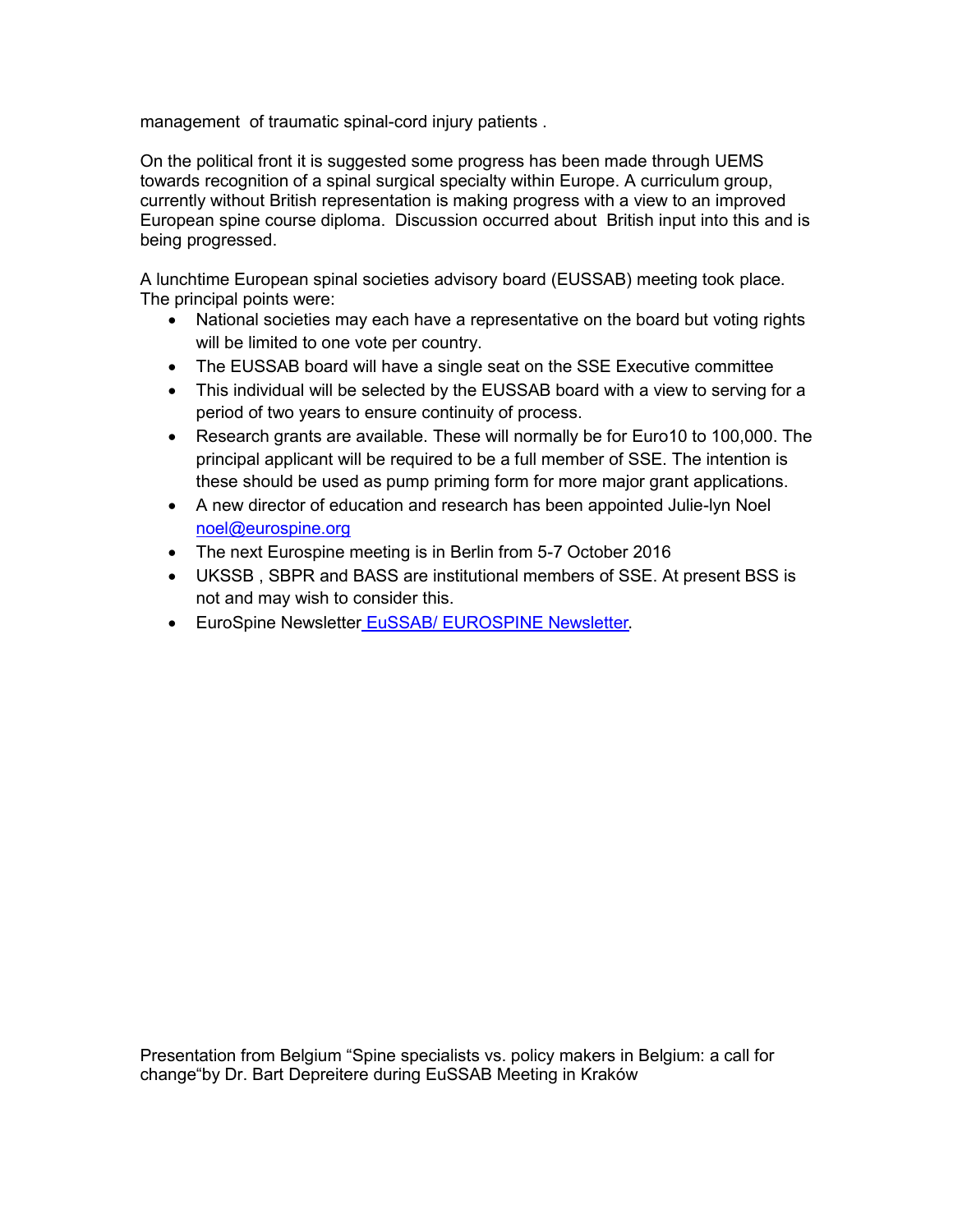

Presentation from Belgium "Spine specialists vs. policy makers in Belgium: a call for change" by Dr. Bart Depreitere during EuSSAB Meeting in Kraków

#### http://www.eurospine.org/cm\_data/16-05-12\_EuSSAB\_presentation.pdf

#### Abstract

In 2014, a report of the Christian Mutuality on spine surgery practice variation, spine surgery associated sick leaf as well as failed back surgery syndrome numbers in Belgium, coincided with the election of a right-winged cabinet eager to cut in the healthcare budget and with a revival of a longstanding question to reform the outdated spine surgery reimbursement code list. This coincidence placed spine surgery in the spotlight as an area where a lot of money could be saved. The Spine Society of Belgium (SSBe) received the task of modernizing its surgical code list, along with the duty to establish a framework of measures for quality improvement and measures that should reduce the numbers of spine surgeries. To increase pressure and achieve short-term savings, the government decided to cut the reimbursement for spinal implants by an average rate of 30%.

The SSBe, established in 2012 as a society representing spine care activities of orthopedic surgery, neurosurgery and physical and rehabilitation medicine, requested a platform for direct communication with the policy makers, which resulted in the creation of an ad hoc spine task force in March 2015. In this platform, the SSBe presented figures on evolutions of spine and other locomotor surgeries in Belgium and abroad in order to draw the exact contextual background on spine surgery practice. Also, the SSBe took the lead at the very first task force meeting by launching a set of quality enhancing measures including a spine registry, guidelines, better registration of actual practice through a modernized code list, peer review committees for decisions on extensive surgeries and installment of multidisciplinary clinics. The policy makers embraced all proposals, however, this was accompanied by a strong wish from their side to couple reimbursement to fulfillment of the above criteria as compulsory requirements as well as a wish to only reimburse spine surgery in a limited number of hospitals only. This felt to the SSBe representatives as an over-rigorous measure that would never achieve sufficient support for effective implementation and that would even not be realistic. Dialogue was kept up and finally resulted in a proposal on spine units acceptable to all parties: each hospital can become a spine unit if they fulfill a set of staffing criteria and minimal service requirements, outline their management algorithms in a spinal handbook for which a template will be provided-, register a predefined set of indications through Spine Tango and organize a multidisciplinary clinic one a month. This spine unit concept will allow all centers to enhance quality in a gradual and bottom up manner and come along with the development of a national spine registry, a Belgian guideline (in the form of a template for the hospitals' spinal handbook) and a modernized spine surgery reimbursement code list.

Currently, texts are being reviewed and are going through the political decision process. A potential role for the industry, e.g. in contributing to fund the registry, still needs to be defined. Ideally, a triple partnership of policy makers, caregivers and industry should be installed in the future in order to maximally facilitate overlapping interests. Finally, it is clear that a positive evolution of this story was only possible due to the creation of a united multidisciplinary national spine society that could speak with one voice as well as to the conviction that aiming for improved quality is the only way forward for our field.

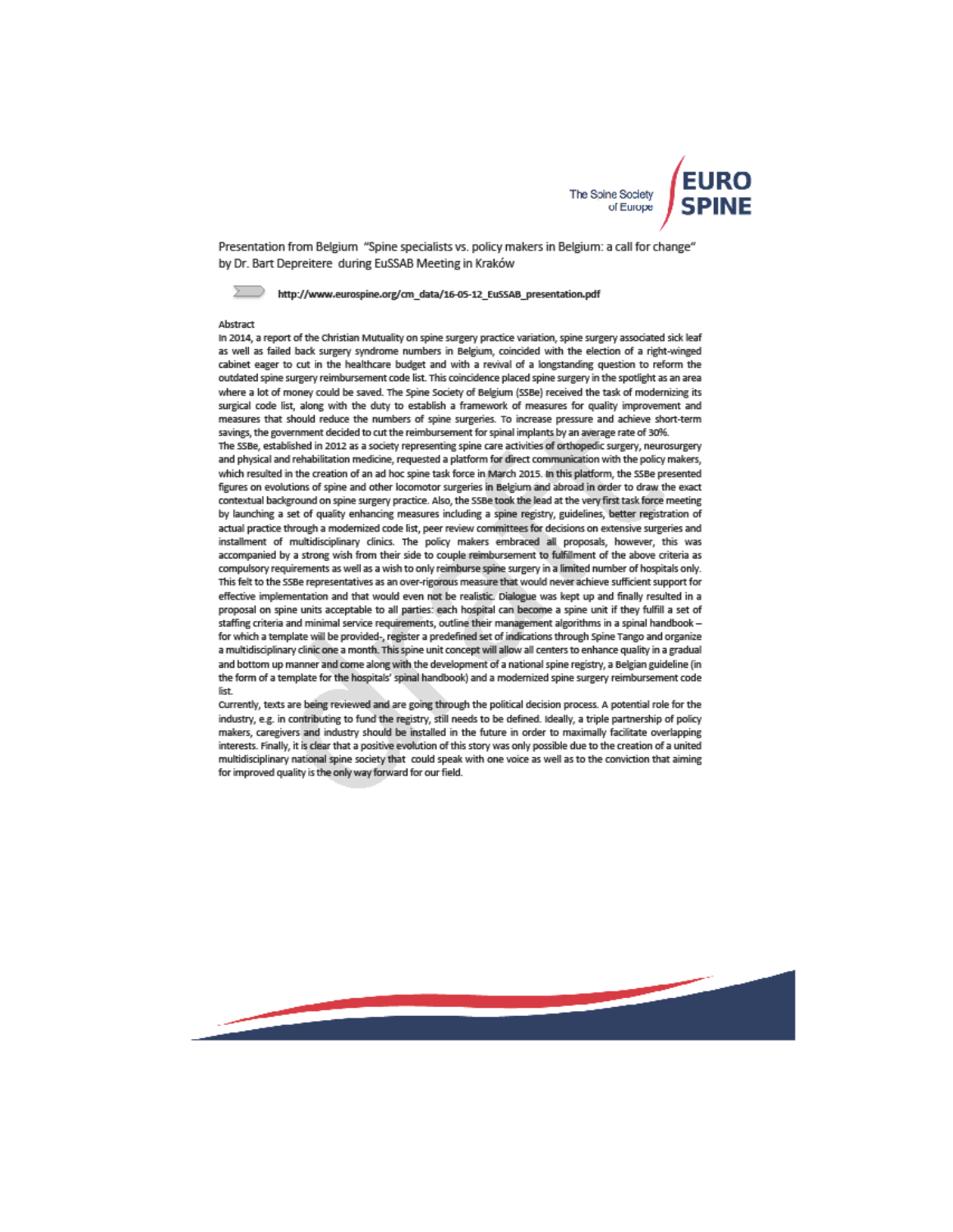## **BritSpine 5-8 April 2016**

#### **500 delegates 200 trade delegates**

## **Brief summaries of some of the highlights are given below**

## **Genetic epidemiology of low back pain**

**Dr Frances Williams, Reader & Hon Consultant, King's College London** Frances summarised the important finding from twin studies that lumbar disc degeneration has 68% heritability. Useful in clinic when patients ask 'why is this happening to me?' She identified plausible candidate genes and explained how genome-wide association studies are helping identify variants, such as the PARK2 gene. Frances concluded outlining the exciting PAIN-OMICS work, which is a stratified approach for patients with low back pain that will capitalise on existing high quality clinical, genetic, biochemical and pharmacological data and biological samples of over 5000 patients with low back pain and controls. It is clear that genetic epidemiology has much to contribute to understanding back pain

## **PERSPECTIVES ON CURRENT HEALTHCARE DEVELOPMENTS IN ENGLAND (UK)**

## **Allyson Pollock**

**Junior Doctors are now paying for the high costs of the market in health**  care article <<< link to PDF 1>>

**BOA Policy Briefing on Policy briefing on Cities and Local Government Devolution Act 2016 <<<link to PDF 2>>>**

**What specialist associations do for spinal surgeons** 

Colin Howie

# **What does the BOA do? Presentation by BOA Past President, Colin Howie**

BOA Past President Colin Howie delivered a presentation on the roles and functions of the BOA. Traditional core workstreams (Training and Education, Research and Professional Practice) continue to be delivered successfully to international standards.

He outlined new developing areas of the BOA's activities including: advocacy which ranges from high level political engagement to representation and co-operation with governmental departments and reports e.g. with Monitor; communicating with Clinical Commissioning Groups, and extensive public engagement through ARMA and the BOA Patient Liaison Group. Behind all BOA activities, is a commitment to raising standards, and creating a vibrant, sustainable representative orthopaedic community which delivers high quality effective care to fully informed patients.

Current key activities to support advocacy include:

 Engagement with Specialist societies (to ensure that specialist societies are involved and that the BOA is well informed)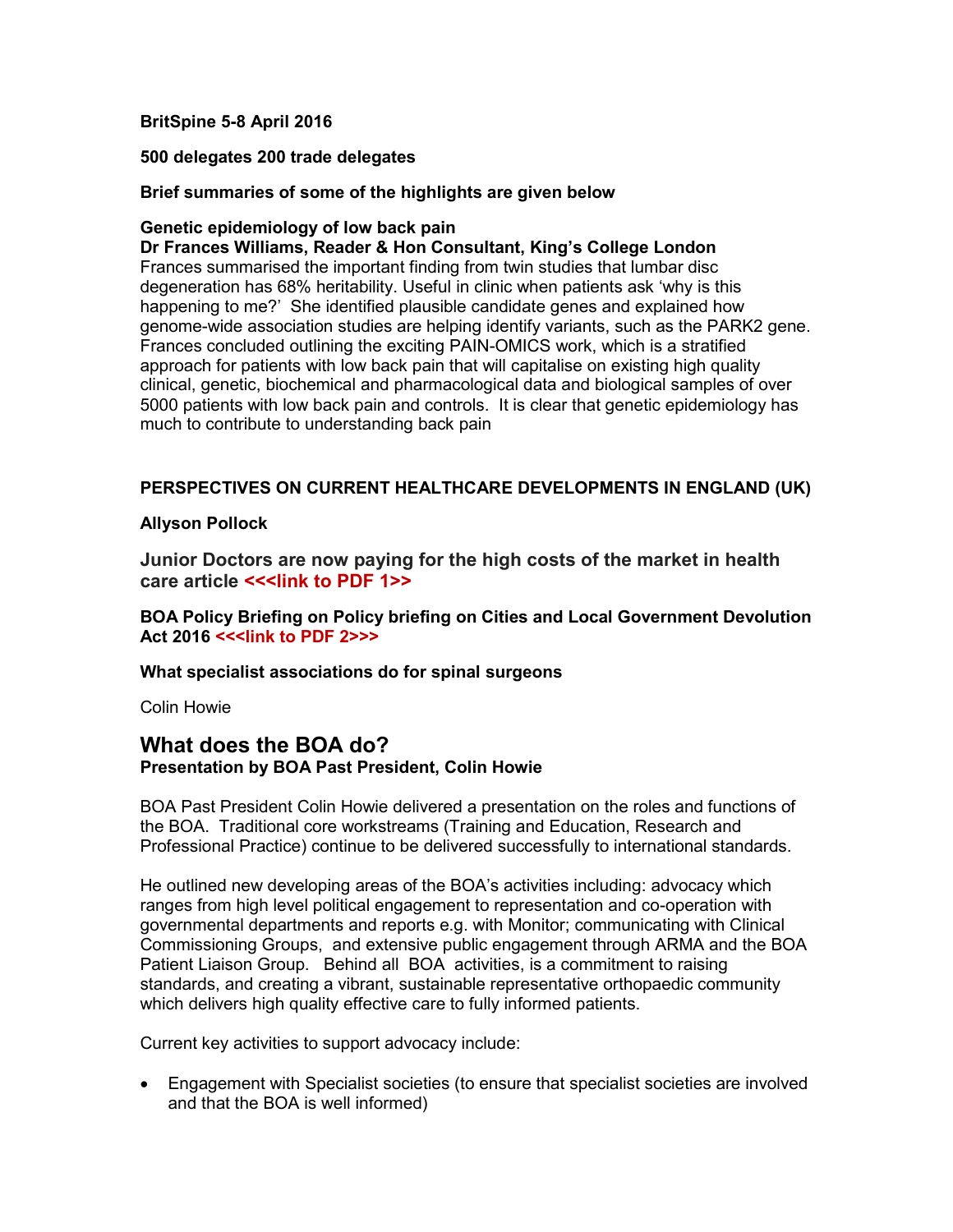- Development of local clinical networks
- Local and national commissioning activities
- External engagement on wider healthcare issues
- Development of a T&O registries initiative
- Supporting the implementation of GIRFT
- Engagement on Tariff and coding

For more information about the work of the BOA, and how to get involved please contact [policy@boa.ac.uk](mailto:policy@boa.ac.uk)

## **Management of Symptomatic Spondylolysis**

#### **"If it's broke, if and when to fix it?"**

The development and natural history of pars lesions in professional cricket *was presented by Nick Peirce* (Chief Medical Officer - England & Wales Cricket Board) Conservative treatment in "young" patients with symptomatic spondylolysis and a normal disc (on MRI scan) was presented by *Robin Chakraverty* (Chief Medical Officer - British Athletics) This was an excellent session and worth revisiting on webcast .

The range of current surgical approaches was described by Lester Wilson ( direct pars repair ), Thanos Tsirikos( uninstrumented posterior fusion ) and Daniel Chan ( 360 degree fusion ) .

Overall the conclusion was that even in high level athletes a majority of these will settle with conservative treatment and even if this is unsuccessful direct pars repair via a minimal intervention approach is usually successful

## **PCPIE session Friday 8th April 2016 Nick Birch**

#### **Spinal cord stimulation**

#### **Cauda Equina**

On the afternoon of Friday, 8 April 2016 the second BritSpine Patient, Clinician and Researcher Participation session was held, following the successful inaugural event in 2014 at Warwick.

The first hour involved presentations from Professors Fairbank, Eldabe and Al Kaisy to describe an RCT of High Frequency spinal cord stimulation (HF10) that would necessarily involve actual and sham treatment. Six patient representatives from the Nottinghamshire and Leicestershire area and one from London attended and provided direct feedback to the investigators. The facilitators were Jane Stewart and Paula Wray from the local ethics, research and NIHR public involvement organizations. The positive patient responses were very helpful in focusing the investigators' thoughts on the enduser experience and the potential anxieties of patients volunteering for the RCT.

The second presentation was given by Olivia Chapple, the principal trustee of the Horatio's Garden charity. She described the work in creating the original garden in Salisbury and the progress made in Glasgow and Stoke Mandeville where the projects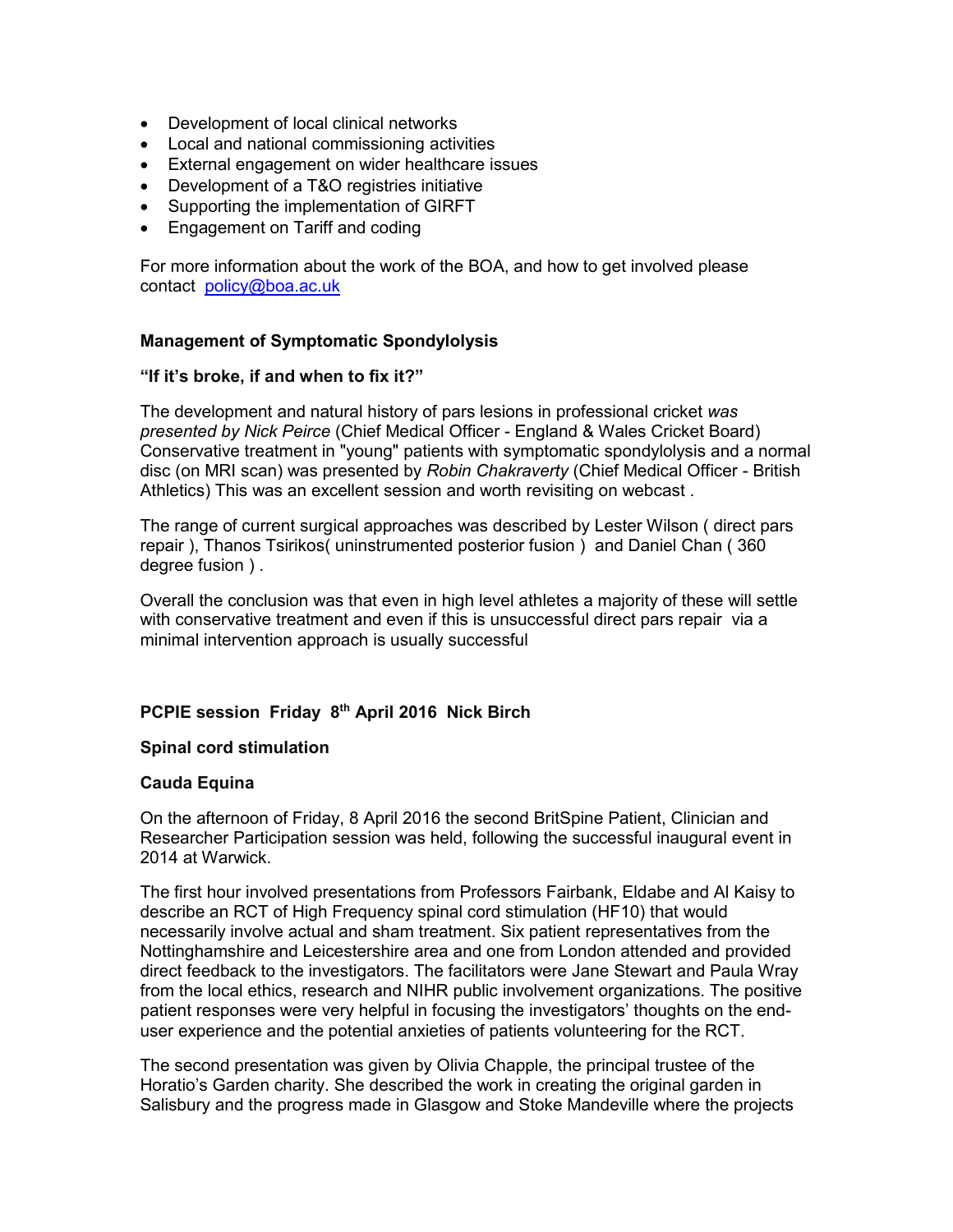are progressing apace. Horatio's Garden was chosen by UKSSB and the BritSpine 2016 organisers as the nominated charity for the event . Almost £2000 was raised following Olivia's presentation during the conference dinner at Colwick Hall,

Finally, a lively set of presentations followed by a robust discussion on the thorny issue of Cauda Equina Syndrome wrapped up the afternoon. Nick Todd and Am Rai presented views from the medico-legal and clinical perspectives and Sister Paula Muter from Sheffield gave a vivid description of the urogenital difficulties faced by people who have had CES.

76 people attended (up from 54 in 2014) indicating the value that conference attendees attached to it. The BritSpine 2018 organising committee will be pleased to receive suggestions for topics for the event in Leeds via the UKSSB .

#### **Other clinical items**

#### **Fellowships**

**BASS/BSS Presidents' [Travelling Fellowship](http://www.britscoliosissoc.org.uk/data/documents/Fellowship%202016%20Presidents)**, please see [BASS](http://www.spinesurgeons.ac.uk/) or [BSS](http://www.britscoliosissoc.org.uk/) websites

#### **UKSSB SBPR Fellowships**,

The Society for Back Pain Research Travel Fellowships 2016 please see [Travelling Fellowships](http://www.sbpr.info/news/2014/12/03/sbpr-travel-fellowships-2016-closing-date-extende) SBPR. Deadline extended!

**BOA Clinical Leadership Programme Fellowships** - Following on from the success of the first Clinical Leaders Programme, the BOA has opened applications for the 2016/17 Programme. The CLP offers further educational support with a specific focus on developing leadership within Trauma and Orthopaedics and related fields. For further details on the programme, including how to apply either as an individual or with support from your Trust, please visit the [BOA website](http://boa.us4.list-manage2.com/track/click?u=2242b78af1af1962af0ac2da8&id=9721efc5b1&e=de0509896c) or contact [policy@boa.ac.uk.](mailto:policy@boa.ac.uk)

In addition UKSSB is sponsoring applications for members of SBPR, BASS, or BSS with a minimum of one per constituent society and depending on the quality of application consideration may be given to a second place. Membership of the BOA is a normal requirement for eligibility. Whether SBNS members could apply is being explored. For more information, please see [UKSSB/BOA Fellowships.](http://www.ukssb.com/pages/Fellowships.html)

#### **Research Funding**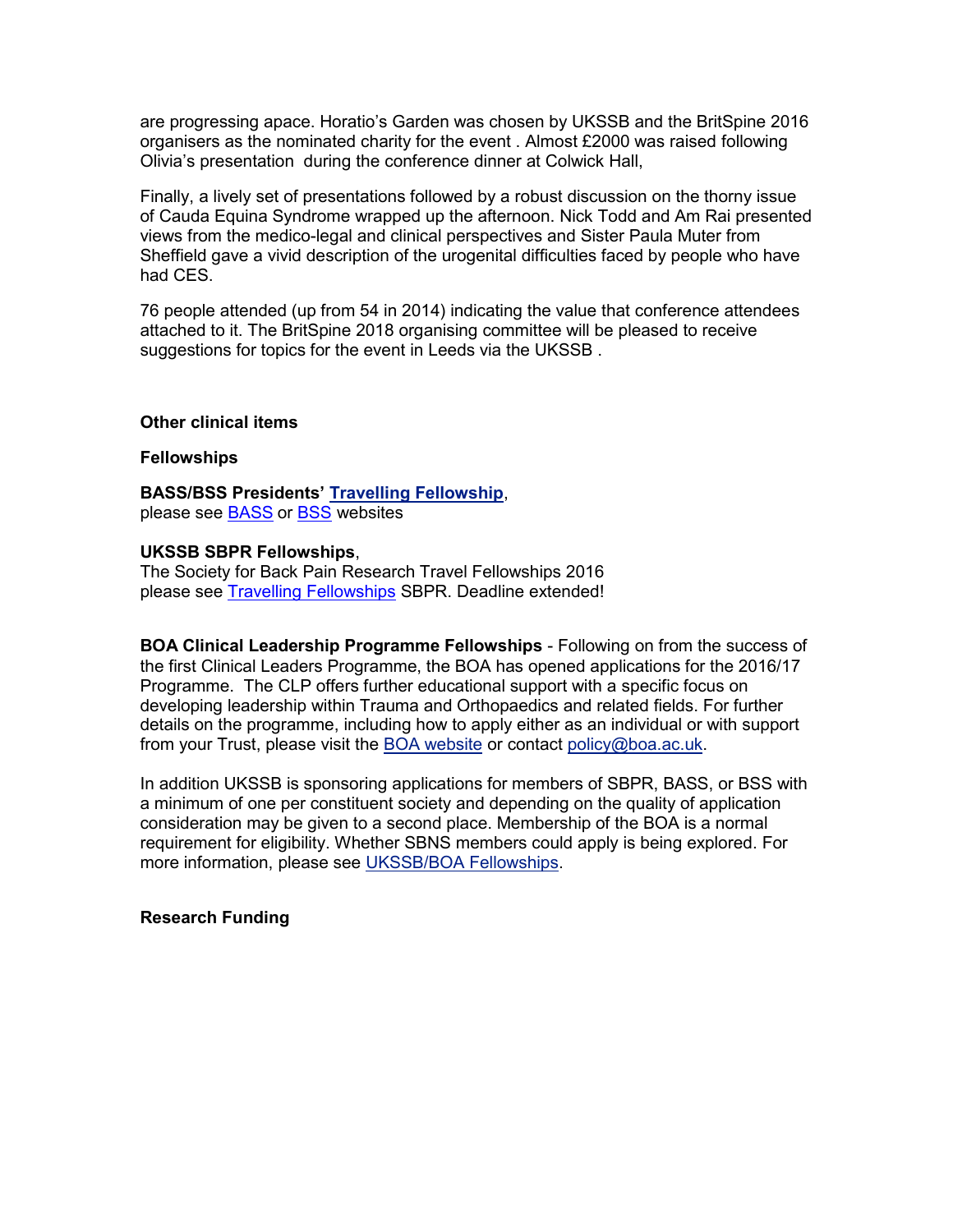# **NICE updates and related matters**

LBP and Sciatica Draft guideline consultation

Closed on 5<sup>th</sup> May 2016

The anticipated publication date is September 2016 .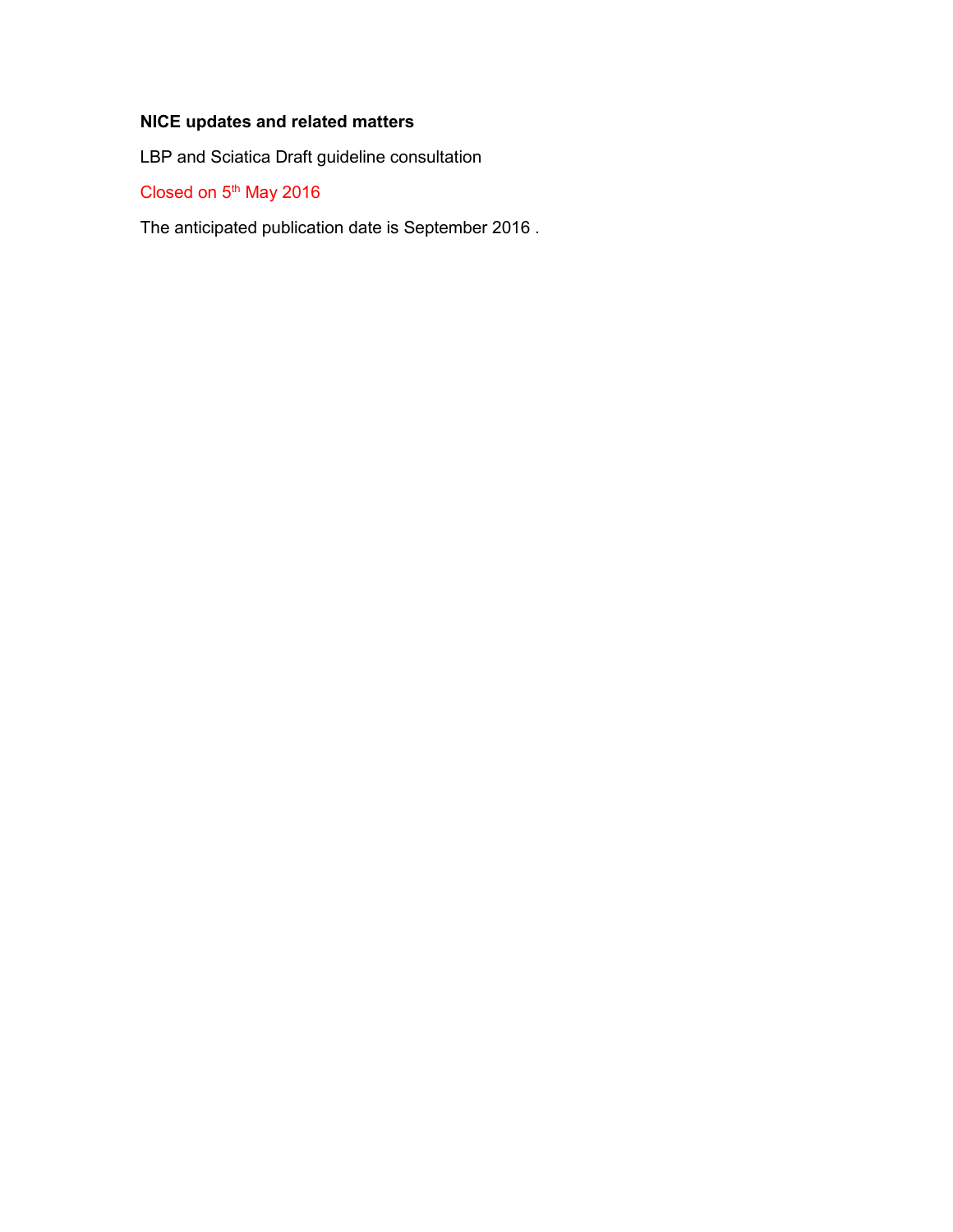# **New reference documents <<<Menu Title>>>**

Regional Spinal Networks updated template

[http://www.ukssb.com/pages/Improving-Spinal-Care-](http://www.ukssb.com/pages/Improving-Spinal-Care-Project/Regional%20Spinal%20Networks.html)[Project/Regional%20Spinal%20Networks.html](http://www.ukssb.com/pages/Improving-Spinal-Care-Project/Regional%20Spinal%20Networks.html)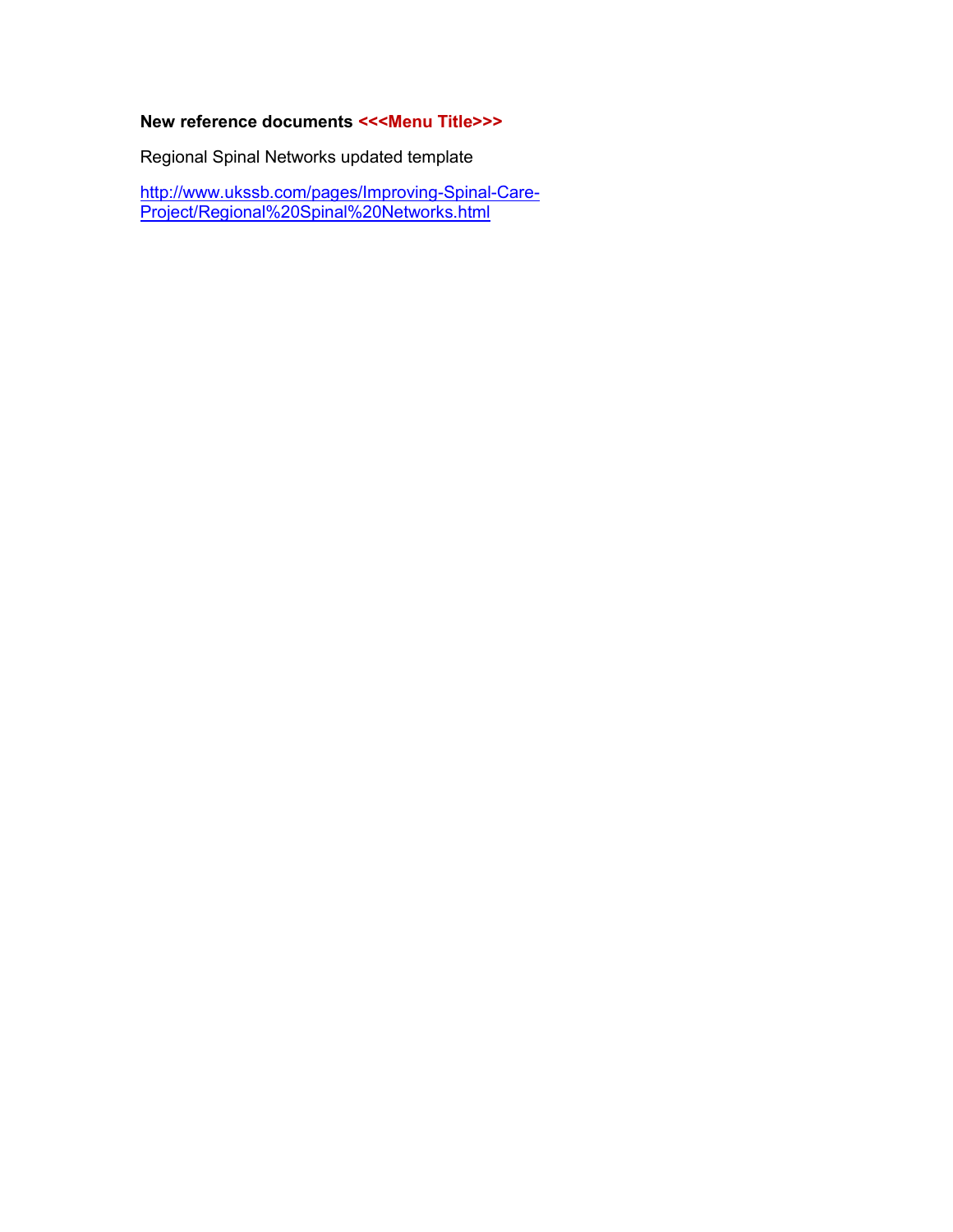## **Events and meetings <<<Menu Title>>>**

[3rd Eurospine Spring Speciality Meeting](http://newsletter.eurospine.org/c/22392407/b60e55082b-o5tqi2) , from 12–13 May 2016 in Kraków, Poland and **[EUROSPINE 2016](http://newsletter.eurospine.org/c/22392408/b60e55082b-o5tqi2)** from 5–7 October 2016 in Berlin, Germany.

*BSS meeting: Middlesborough team in Hardwick Hall, Sedgefield, Co Durham on 14.10 2016.<https://www.southteeslri.co.uk/bss-annual-meeting>*

British Scoliosis Research Foundation, 15th International Phillip Zorab Symposium <http://www.bsrf.co.uk/conferences-conferences/15th-ipzs>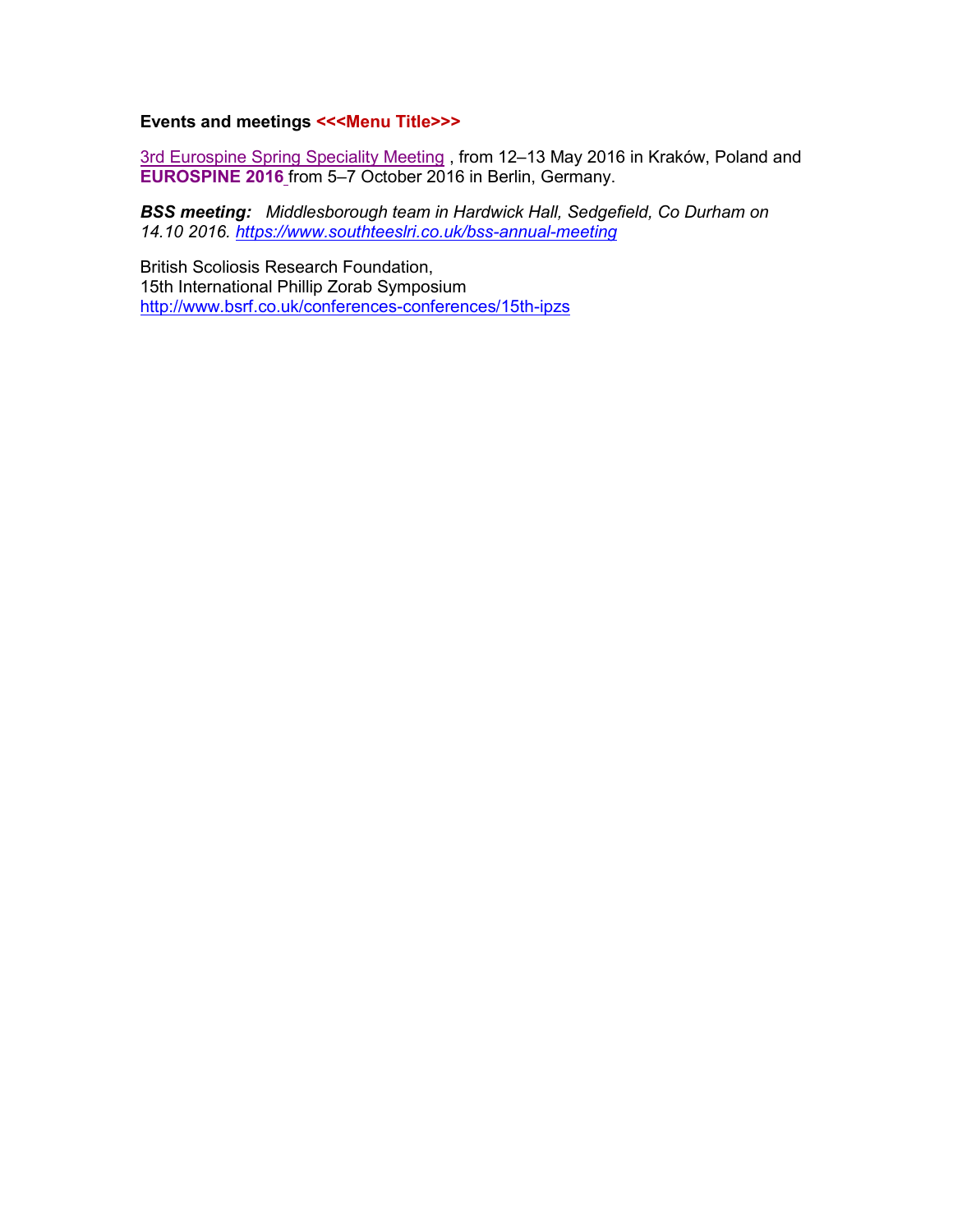# **Courses <<<Menu Title>>>**

The Royal College of Physicians and Surgeons of Glasgow ,

<https://rcpsg.ac.uk/events/basic-ortho/?cookieCheck=true>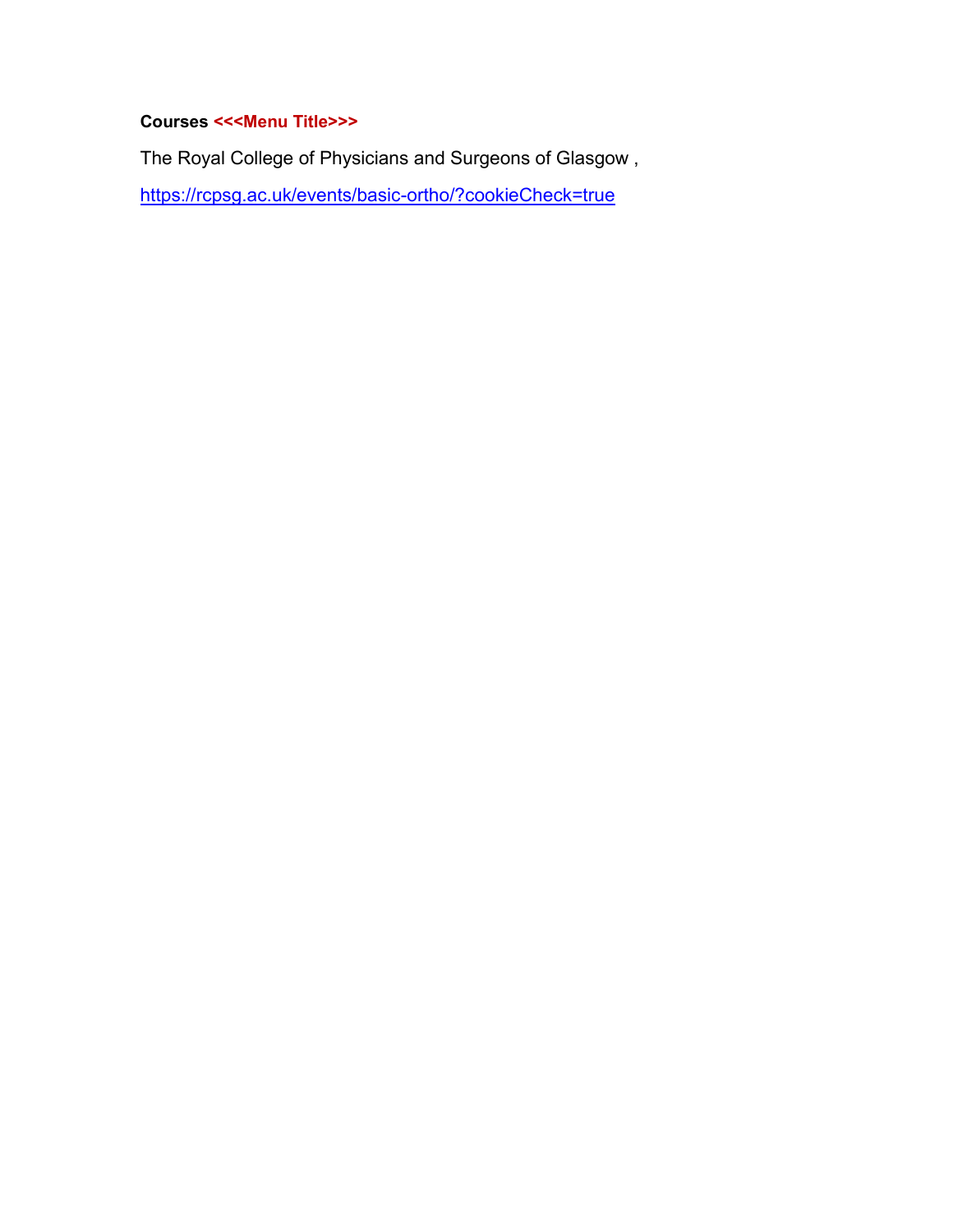# **Notices <<<Menu Title>>>**

Please see UKSSB website, which links to **[BASS](http://www.spinesurgeons.ac.uk/)** website, <u>BSS</u> website, <u>SBPR</u> website.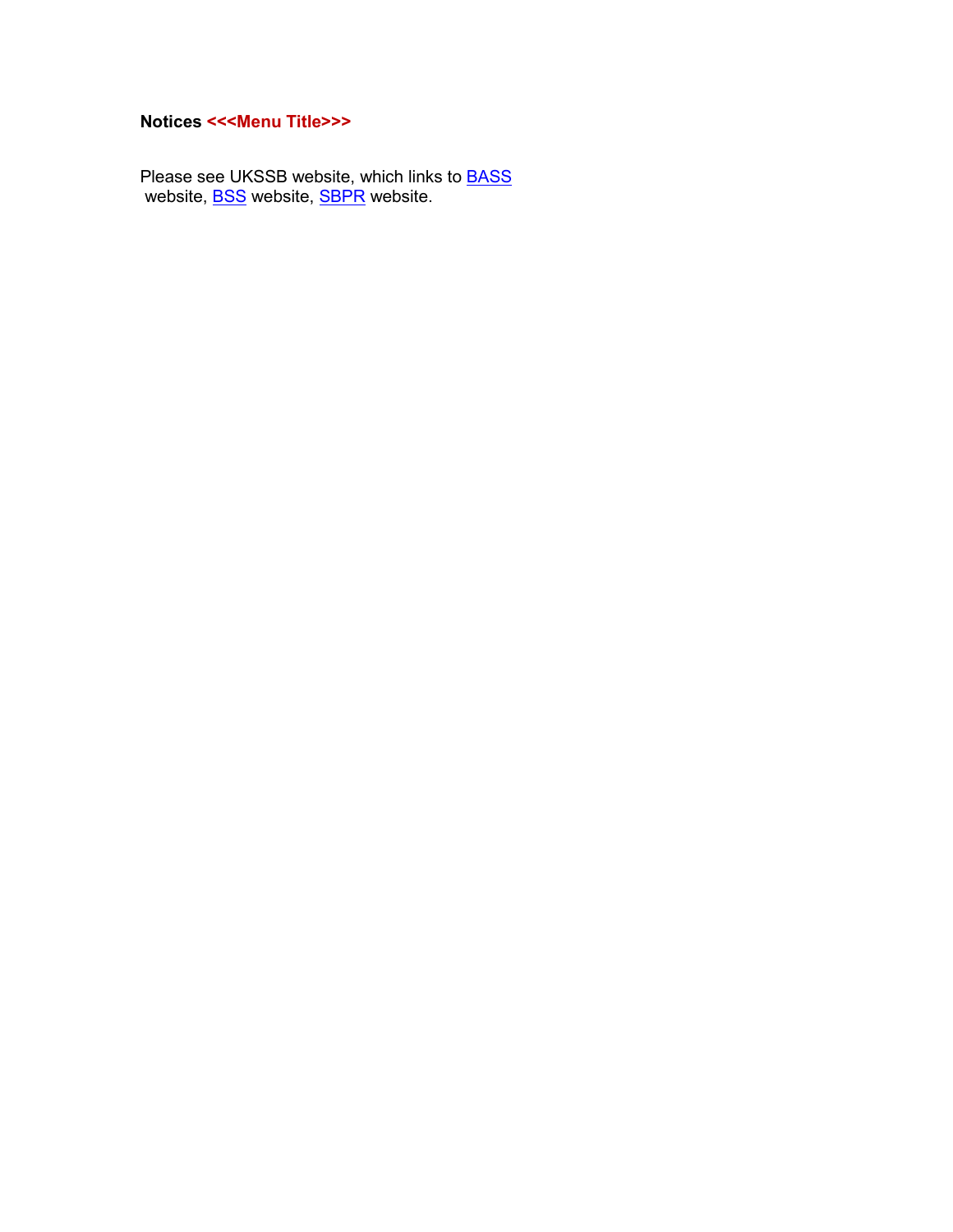## **Vacancies <<<Menu Title>>>**

#### **The RVI in Newcastle upon Tyne Hospitals NHS Foundation Trust**

is offering 3 fellowship posts. These fellowships are based in the Orthopaedic Department, which does paediatric and adult deformity as well as degenerative work and trauma. The department also includes a sarcoma unit and has a neurosurgeon specialist on staff.

For further information please contact Andrew Bowey, [Andrew.Bowey@nuth.nhs.uk](mailto:Andrew.Bowey@nuth.nhs.uk)